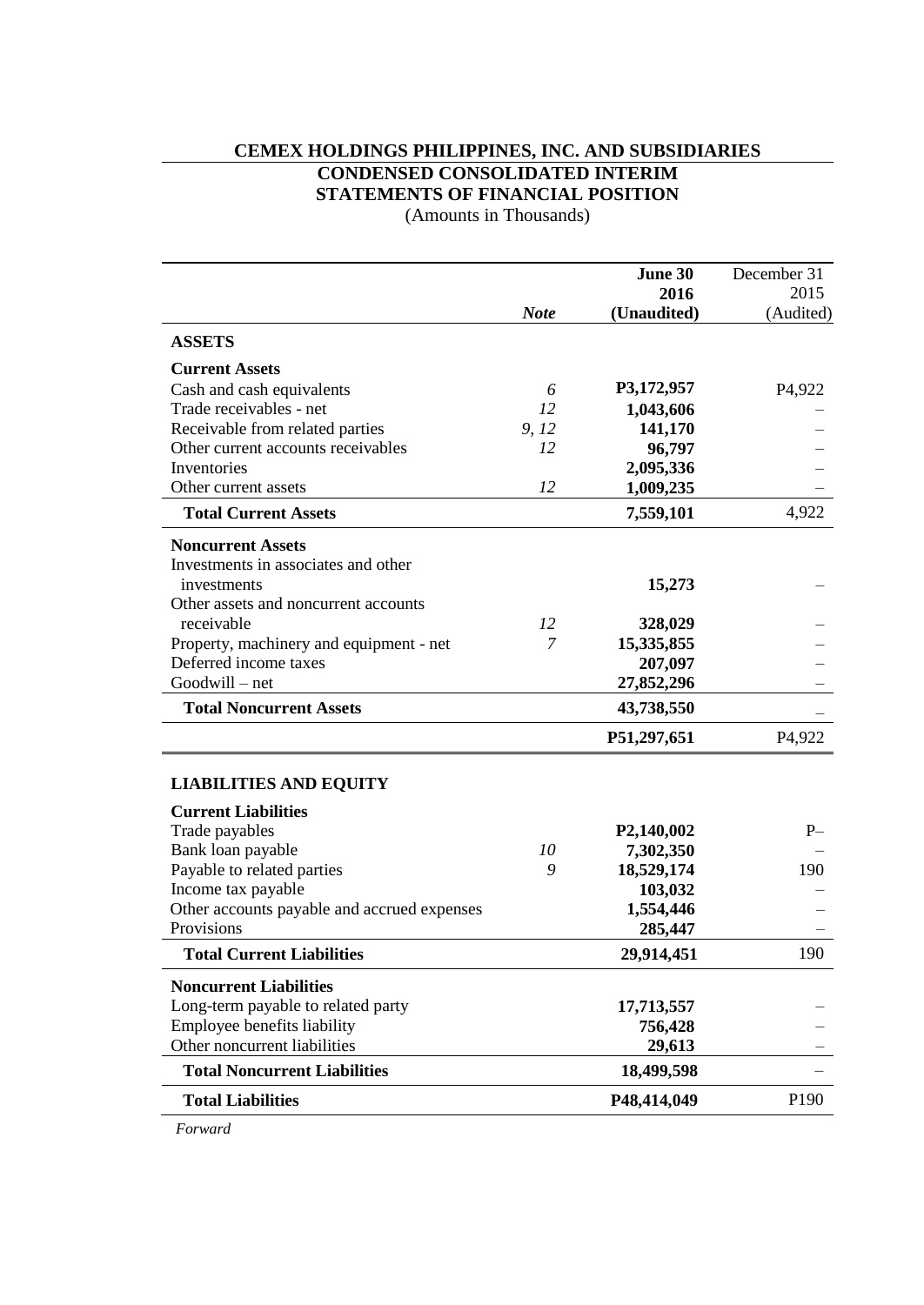| <b>Equity</b><br>Controlling interest:<br>8<br>Common stock<br>P <sub>2</sub> ,857,468<br>Cumulative translation adjustment<br>(38)<br>2,715<br>Other equity reserves<br>Retained earnings (deficit)<br>23,201<br>Total controlling interest<br>2,883,346<br>Non-controlling interest<br>256<br>2,883,602<br><b>Total Equity</b> | <b>Note</b> | June 30<br>2016<br>(Unaudited) | December 31<br>2015<br>(Audited) |
|----------------------------------------------------------------------------------------------------------------------------------------------------------------------------------------------------------------------------------------------------------------------------------------------------------------------------------|-------------|--------------------------------|----------------------------------|
|                                                                                                                                                                                                                                                                                                                                  |             |                                |                                  |
|                                                                                                                                                                                                                                                                                                                                  |             |                                |                                  |
|                                                                                                                                                                                                                                                                                                                                  |             |                                | P9,400                           |
|                                                                                                                                                                                                                                                                                                                                  |             |                                | (34)                             |
|                                                                                                                                                                                                                                                                                                                                  |             |                                |                                  |
|                                                                                                                                                                                                                                                                                                                                  |             |                                | (4,634)                          |
|                                                                                                                                                                                                                                                                                                                                  |             |                                | 4,732                            |
|                                                                                                                                                                                                                                                                                                                                  |             |                                |                                  |
|                                                                                                                                                                                                                                                                                                                                  |             |                                | 4,732                            |
| P51,297,651                                                                                                                                                                                                                                                                                                                      |             |                                | P <sub>4</sub> ,922              |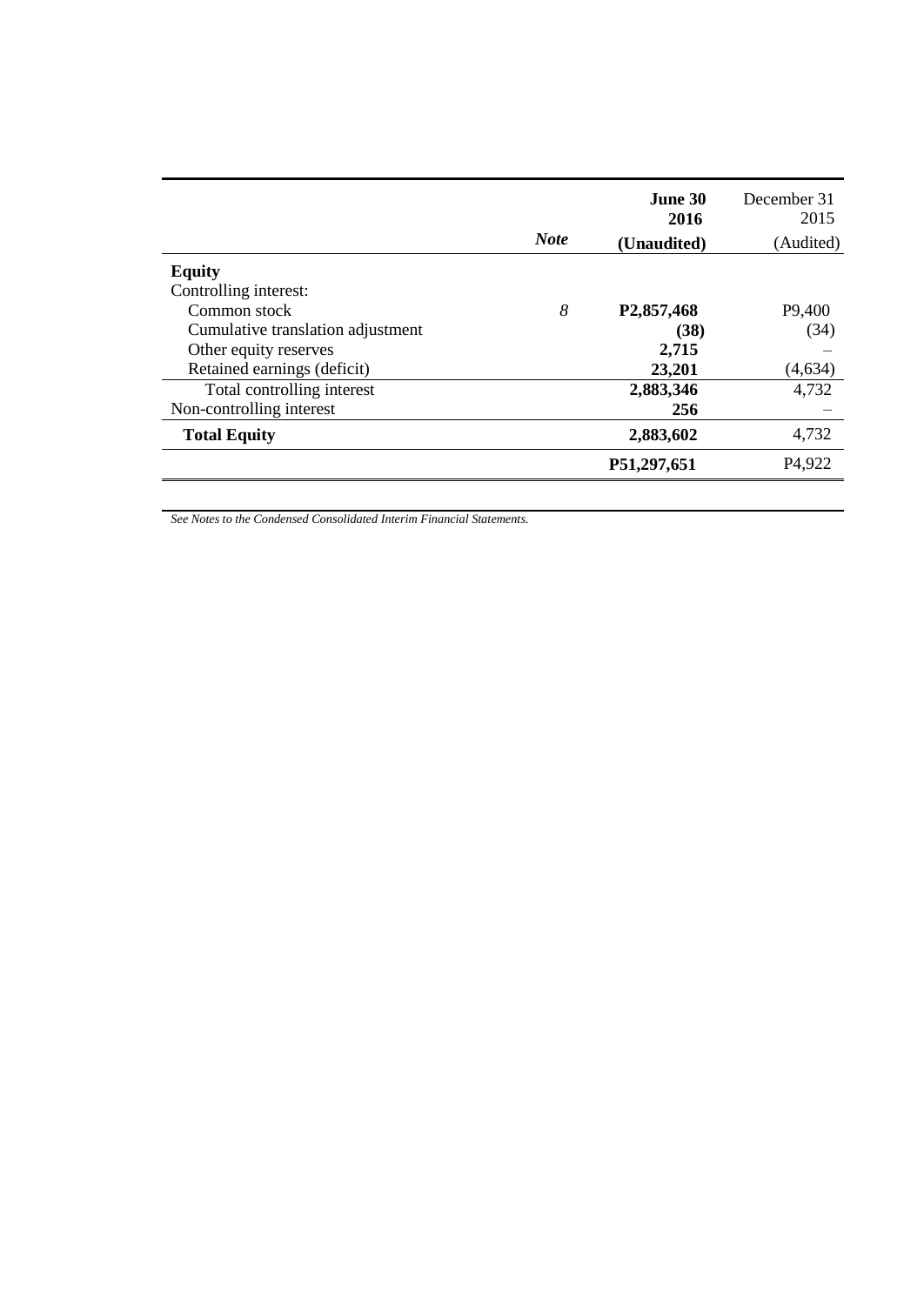# **CEMEX HOLDINGS PHILIPPINES, INC. AND SUBSIDIARIES**

# **CONDENSED CONSOLIDATED INTERIM STATEMENTS OF PROFIT OR LOSS AND**

**OTHER COMPREHENSIVE INCOME**

(Amounts in Thousands, Except Per Share Data)

(Unaudited)

|                                                                                         |             | <b>For The Six</b>  | For The Three       |
|-----------------------------------------------------------------------------------------|-------------|---------------------|---------------------|
|                                                                                         |             | <b>Months Ended</b> | <b>Months Ended</b> |
|                                                                                         |             | June 30             | June 30             |
|                                                                                         | <b>Note</b> | 2016                | 2016                |
| <b>NET SALES</b>                                                                        |             | P12,718,249         | P6,390,040          |
| <b>COST OF GOODS SOLD</b>                                                               |             | (6,640,693)         | (3,409,218)         |
| <b>GROSS PROFIT</b>                                                                     |             | 6,077,556           | 2,980,822           |
| <b>OPERATING EXPENSES</b>                                                               |             |                     |                     |
| Administrative and selling expenses                                                     |             | 3,168,880           | 1,595,400           |
| Distribution expenses                                                                   |             | 1,971,607           | 981,426             |
|                                                                                         |             | 5,140,487           | 2,576,826           |
| PROFIT FROM OPERATIONS                                                                  |             | 937,069             | 403,996             |
| <b>FINANCIAL EXPENSES</b>                                                               |             | (481,741)           | (463, 801)          |
| <b>FOREIGN EXCHANGE LOSS - Net</b>                                                      |             | (335, 389)          | (138, 646)          |
| <b>OTHER EXPENSES - Net</b>                                                             |             | (74, 779)           | (80, 334)           |
| PROFIT (LOSS) BEFORE TAX                                                                |             | 45,160              | (278, 785)          |
| <b>INCOME TAX EXPENSE (BENEFIT)</b>                                                     |             | 1,513               | (108, 130)          |
| <b>NET PROFIT (LOSS)</b>                                                                | 5           | 43,647              | (170, 655)          |
| OTHER COMPREHENSIVE INCOME (LOSS)                                                       |             |                     |                     |
| Items that will not be reclassified subsequently<br>to profit or loss                   |             |                     |                     |
| Remeasurement of employee benefits liability<br>Income tax recognized directly in other |             | (1, 443)            | 1,108               |
| comprehensive income                                                                    |             | 433                 | (332)               |
|                                                                                         |             | (1,010)             | 776                 |
| Items that will be reclassified subsequently to<br>profit or loss                       |             |                     |                     |
| Currency translation of a foreign subsidiary                                            |             | (4)                 | 94                  |
|                                                                                         |             | (1,014)             | 870                 |
| <b>COMPREHENSIVE INCOME (LOSS)</b>                                                      |             | 42,633              | (169, 785)          |
| Non-controlling interest comprehensive loss                                             |             | (14)                | (8)                 |
| <b>CONTROLLING INTEREST IN</b>                                                          |             |                     |                     |
| <b>CONSOLIDATED COMPREHENSIVE</b><br><b>INCOME (LOSS)</b>                               |             | P42,647             | (P169, 777)         |
| <b>Basic / Diluted Earnings (Loss) Per Share</b>                                        | 5           | P <sub>0.06</sub>   | ( P0.06)            |
|                                                                                         |             |                     |                     |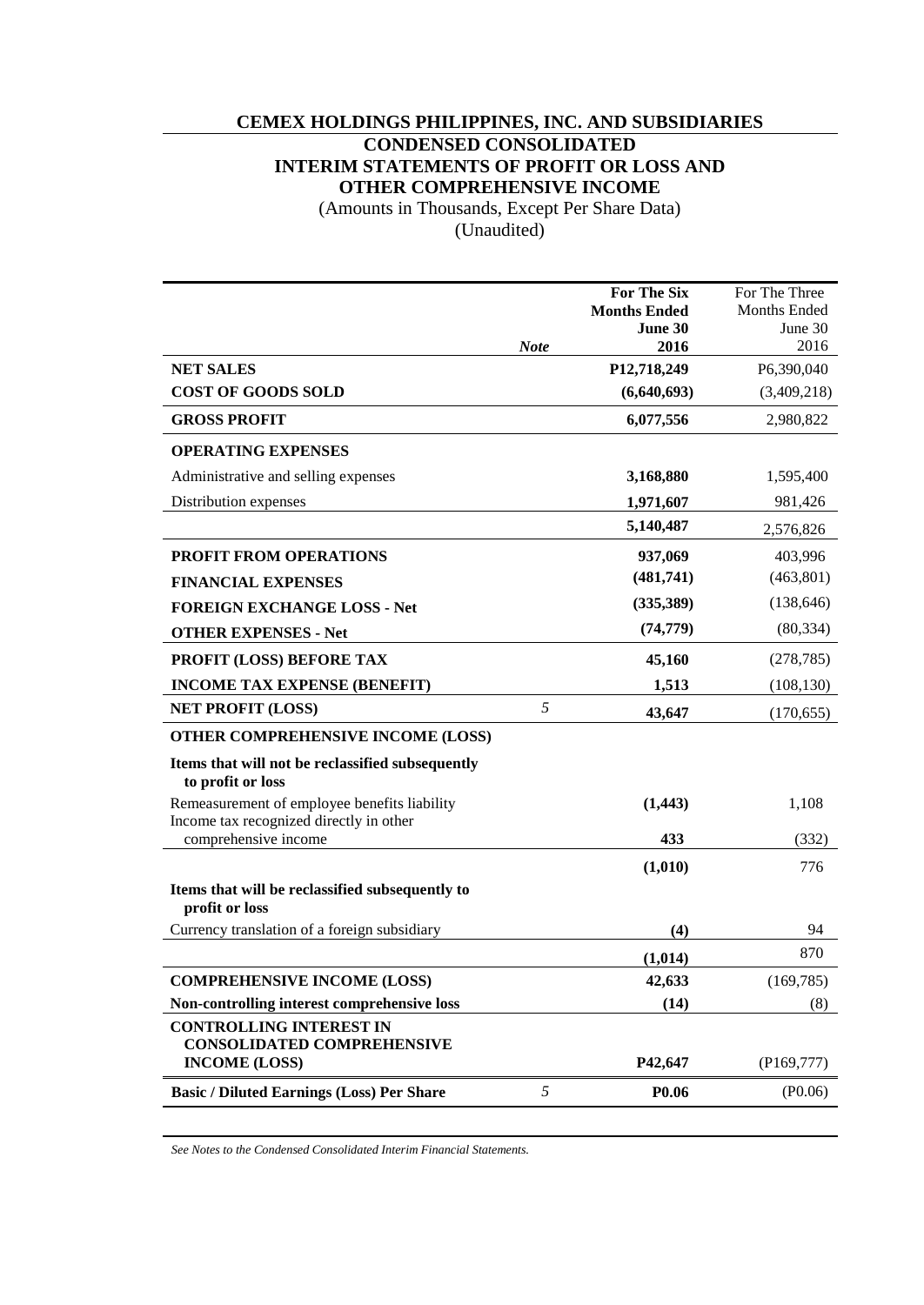# **CEMEX HOLDINGS PHILIPPINES, INC. AND SUBSIDIARIES**

# **CONDENSED CONSOLIDATED INTERIM STATEMENT OF CHANGES IN EQUITY**

(Amounts in Thousands)

(Unaudited)

|                                                                    |                                     |                                                |                                        |                                                 |                                             |                                    | For The Six Months Ended June 30  |
|--------------------------------------------------------------------|-------------------------------------|------------------------------------------------|----------------------------------------|-------------------------------------------------|---------------------------------------------|------------------------------------|-----------------------------------|
|                                                                    | <b>Common Stock</b><br>(see Note 8) | Cumulative<br><b>Translation</b><br>Adjustment | <b>Other Equity</b><br><b>Reserves</b> | <b>Retained</b><br><b>Earnings</b><br>(Deficit) | <b>Total Controlling</b><br><b>Interest</b> | Non-controlling<br><b>Interest</b> | <b>Total Stockholders' Equity</b> |
| As at December 31,<br>2015<br>Issuance of capital<br>stock capital | P9,400<br>2,848,068                 | (P34)                                          | $P-$<br>$\overline{\phantom{0}}$       | (P4, 634)                                       | P <sub>4</sub> ,732<br>2,848,068            | $P-$                               | P <sub>4</sub> ,732<br>2,848,068  |
| Share issuance cost<br>Equity forward                              |                                     |                                                | -                                      | (24, 858)                                       | (24, 858)                                   |                                    | (24, 858)                         |
| derivatives effect<br>Changes in non-<br>controlling interest      |                                     |                                                |                                        | 9,032<br>$\overline{\phantom{m}}$               | 9,032                                       | 270                                | 9,032<br>270                      |
| Net profit for the<br>period                                       |                                     |                                                | -                                      | 43,661                                          | 43,661                                      | (14)                               | 43,647                            |
| Total other<br>comprehensive<br>loss for the period                |                                     | (4)                                            | (1,010)                                |                                                 | (1,014)                                     |                                    | (1,014)                           |
| Share-based<br>compensation                                        |                                     | $\overline{\phantom{0}}$                       | 3,725                                  | $\overline{\phantom{0}}$                        | 3,725                                       | $\qquad \qquad -$                  | 3,725                             |
| As at June 30, 2016                                                | P <sub>2</sub> ,857,468             | (P38)                                          | P <sub>2</sub> ,715                    | P23,201                                         | P <sub>2</sub> ,883,346                     | P256                               | P <sub>2</sub> ,883,602           |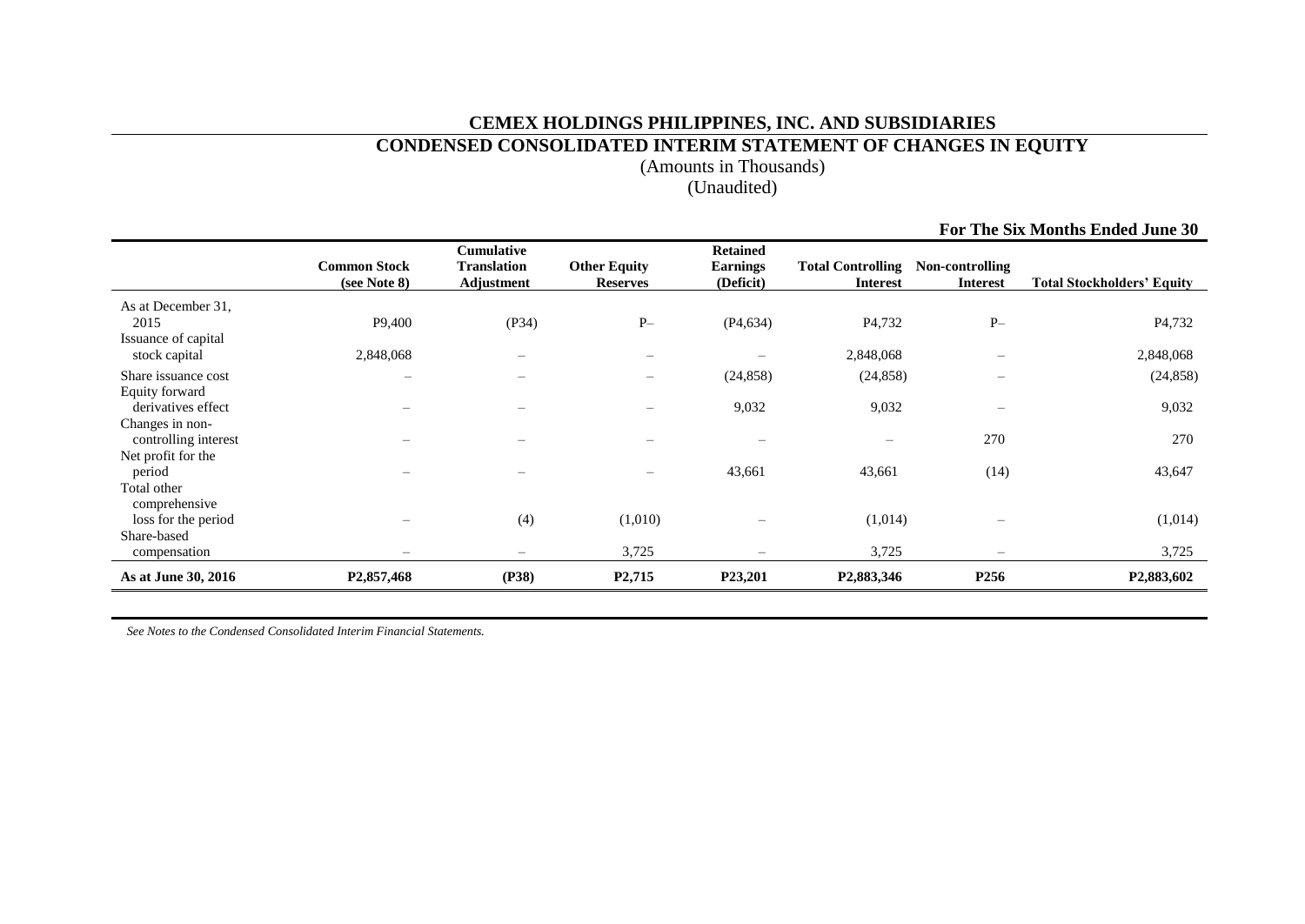# **CEMEX HOLDINGS PHILIPPINES, INC. AND SUBSIDIARIES**

**CONDENSED CONSOLIDATED INTERIM STATEMENT OF CASH FLOWS**

(Amounts in Thousands)

(Unaudited)

| <b>Ended</b><br>June 30<br>2016<br><b>Note</b><br><b>CASH FLOWS FROM OPERATING</b><br><b>ACTIVITIES</b><br>P43,647<br>Net profit<br>Allocation for non-controlling interest<br>257<br>Adjustments for:<br>Financial expenses, other financial expenses and<br>unrealized foreign exchange result<br>710,719<br>Depreciation of property, machinery and<br>$\overline{7}$<br>equipment<br>626,415<br>Provisions during the period<br>47,533<br>Stock-based compensation expense<br>3,725<br>Income tax expense<br>1,513<br>Results from the sale of assets<br>(596)<br>Operating profit before working capital changes<br>1,433,213<br>Changes in working capital, excluding income<br>taxes:<br>Decrease (increase) in:<br>Trade receivables, net<br>(236,992)<br>Receivable from related parties<br>569,390<br>Other current accounts receivable and other<br>(109, 139)<br>current assets<br>Inventories<br>180,712<br>Prepaid expenses and other current asset<br>(434, 489)<br>Increase (decrease) in:<br>Trade payables<br>(180, 074)<br>Payable to related parties<br>2,245,167<br>Other accounts payable and accrued expenses<br>144,001<br>Cash generated from operations<br>3,611,789<br>Financial expenses paid in cash<br>(27,980)<br>Income taxes paid<br>228,262<br>Net cash provided by operating activities<br>3,812,071<br><b>CASH FLOWS FROM INVESTING ACTIVITIES</b><br>Cash and cash equivalents acquired through<br>business combination<br>2,674,963<br>Collection from sale of investments in shares of<br>stock<br>1,476,056 |  | <b>For The Six Months</b> |
|-----------------------------------------------------------------------------------------------------------------------------------------------------------------------------------------------------------------------------------------------------------------------------------------------------------------------------------------------------------------------------------------------------------------------------------------------------------------------------------------------------------------------------------------------------------------------------------------------------------------------------------------------------------------------------------------------------------------------------------------------------------------------------------------------------------------------------------------------------------------------------------------------------------------------------------------------------------------------------------------------------------------------------------------------------------------------------------------------------------------------------------------------------------------------------------------------------------------------------------------------------------------------------------------------------------------------------------------------------------------------------------------------------------------------------------------------------------------------------------------------------------------------------------------------------|--|---------------------------|
|                                                                                                                                                                                                                                                                                                                                                                                                                                                                                                                                                                                                                                                                                                                                                                                                                                                                                                                                                                                                                                                                                                                                                                                                                                                                                                                                                                                                                                                                                                                                                     |  |                           |
|                                                                                                                                                                                                                                                                                                                                                                                                                                                                                                                                                                                                                                                                                                                                                                                                                                                                                                                                                                                                                                                                                                                                                                                                                                                                                                                                                                                                                                                                                                                                                     |  |                           |
|                                                                                                                                                                                                                                                                                                                                                                                                                                                                                                                                                                                                                                                                                                                                                                                                                                                                                                                                                                                                                                                                                                                                                                                                                                                                                                                                                                                                                                                                                                                                                     |  |                           |
|                                                                                                                                                                                                                                                                                                                                                                                                                                                                                                                                                                                                                                                                                                                                                                                                                                                                                                                                                                                                                                                                                                                                                                                                                                                                                                                                                                                                                                                                                                                                                     |  |                           |
|                                                                                                                                                                                                                                                                                                                                                                                                                                                                                                                                                                                                                                                                                                                                                                                                                                                                                                                                                                                                                                                                                                                                                                                                                                                                                                                                                                                                                                                                                                                                                     |  |                           |
|                                                                                                                                                                                                                                                                                                                                                                                                                                                                                                                                                                                                                                                                                                                                                                                                                                                                                                                                                                                                                                                                                                                                                                                                                                                                                                                                                                                                                                                                                                                                                     |  |                           |
|                                                                                                                                                                                                                                                                                                                                                                                                                                                                                                                                                                                                                                                                                                                                                                                                                                                                                                                                                                                                                                                                                                                                                                                                                                                                                                                                                                                                                                                                                                                                                     |  |                           |
|                                                                                                                                                                                                                                                                                                                                                                                                                                                                                                                                                                                                                                                                                                                                                                                                                                                                                                                                                                                                                                                                                                                                                                                                                                                                                                                                                                                                                                                                                                                                                     |  |                           |
|                                                                                                                                                                                                                                                                                                                                                                                                                                                                                                                                                                                                                                                                                                                                                                                                                                                                                                                                                                                                                                                                                                                                                                                                                                                                                                                                                                                                                                                                                                                                                     |  |                           |
|                                                                                                                                                                                                                                                                                                                                                                                                                                                                                                                                                                                                                                                                                                                                                                                                                                                                                                                                                                                                                                                                                                                                                                                                                                                                                                                                                                                                                                                                                                                                                     |  |                           |
|                                                                                                                                                                                                                                                                                                                                                                                                                                                                                                                                                                                                                                                                                                                                                                                                                                                                                                                                                                                                                                                                                                                                                                                                                                                                                                                                                                                                                                                                                                                                                     |  |                           |
|                                                                                                                                                                                                                                                                                                                                                                                                                                                                                                                                                                                                                                                                                                                                                                                                                                                                                                                                                                                                                                                                                                                                                                                                                                                                                                                                                                                                                                                                                                                                                     |  |                           |
|                                                                                                                                                                                                                                                                                                                                                                                                                                                                                                                                                                                                                                                                                                                                                                                                                                                                                                                                                                                                                                                                                                                                                                                                                                                                                                                                                                                                                                                                                                                                                     |  |                           |
|                                                                                                                                                                                                                                                                                                                                                                                                                                                                                                                                                                                                                                                                                                                                                                                                                                                                                                                                                                                                                                                                                                                                                                                                                                                                                                                                                                                                                                                                                                                                                     |  |                           |
|                                                                                                                                                                                                                                                                                                                                                                                                                                                                                                                                                                                                                                                                                                                                                                                                                                                                                                                                                                                                                                                                                                                                                                                                                                                                                                                                                                                                                                                                                                                                                     |  |                           |
|                                                                                                                                                                                                                                                                                                                                                                                                                                                                                                                                                                                                                                                                                                                                                                                                                                                                                                                                                                                                                                                                                                                                                                                                                                                                                                                                                                                                                                                                                                                                                     |  |                           |
|                                                                                                                                                                                                                                                                                                                                                                                                                                                                                                                                                                                                                                                                                                                                                                                                                                                                                                                                                                                                                                                                                                                                                                                                                                                                                                                                                                                                                                                                                                                                                     |  |                           |
|                                                                                                                                                                                                                                                                                                                                                                                                                                                                                                                                                                                                                                                                                                                                                                                                                                                                                                                                                                                                                                                                                                                                                                                                                                                                                                                                                                                                                                                                                                                                                     |  |                           |
|                                                                                                                                                                                                                                                                                                                                                                                                                                                                                                                                                                                                                                                                                                                                                                                                                                                                                                                                                                                                                                                                                                                                                                                                                                                                                                                                                                                                                                                                                                                                                     |  |                           |
|                                                                                                                                                                                                                                                                                                                                                                                                                                                                                                                                                                                                                                                                                                                                                                                                                                                                                                                                                                                                                                                                                                                                                                                                                                                                                                                                                                                                                                                                                                                                                     |  |                           |
|                                                                                                                                                                                                                                                                                                                                                                                                                                                                                                                                                                                                                                                                                                                                                                                                                                                                                                                                                                                                                                                                                                                                                                                                                                                                                                                                                                                                                                                                                                                                                     |  |                           |
|                                                                                                                                                                                                                                                                                                                                                                                                                                                                                                                                                                                                                                                                                                                                                                                                                                                                                                                                                                                                                                                                                                                                                                                                                                                                                                                                                                                                                                                                                                                                                     |  |                           |
|                                                                                                                                                                                                                                                                                                                                                                                                                                                                                                                                                                                                                                                                                                                                                                                                                                                                                                                                                                                                                                                                                                                                                                                                                                                                                                                                                                                                                                                                                                                                                     |  |                           |
|                                                                                                                                                                                                                                                                                                                                                                                                                                                                                                                                                                                                                                                                                                                                                                                                                                                                                                                                                                                                                                                                                                                                                                                                                                                                                                                                                                                                                                                                                                                                                     |  |                           |
|                                                                                                                                                                                                                                                                                                                                                                                                                                                                                                                                                                                                                                                                                                                                                                                                                                                                                                                                                                                                                                                                                                                                                                                                                                                                                                                                                                                                                                                                                                                                                     |  |                           |
|                                                                                                                                                                                                                                                                                                                                                                                                                                                                                                                                                                                                                                                                                                                                                                                                                                                                                                                                                                                                                                                                                                                                                                                                                                                                                                                                                                                                                                                                                                                                                     |  |                           |
|                                                                                                                                                                                                                                                                                                                                                                                                                                                                                                                                                                                                                                                                                                                                                                                                                                                                                                                                                                                                                                                                                                                                                                                                                                                                                                                                                                                                                                                                                                                                                     |  |                           |
|                                                                                                                                                                                                                                                                                                                                                                                                                                                                                                                                                                                                                                                                                                                                                                                                                                                                                                                                                                                                                                                                                                                                                                                                                                                                                                                                                                                                                                                                                                                                                     |  |                           |
|                                                                                                                                                                                                                                                                                                                                                                                                                                                                                                                                                                                                                                                                                                                                                                                                                                                                                                                                                                                                                                                                                                                                                                                                                                                                                                                                                                                                                                                                                                                                                     |  |                           |
|                                                                                                                                                                                                                                                                                                                                                                                                                                                                                                                                                                                                                                                                                                                                                                                                                                                                                                                                                                                                                                                                                                                                                                                                                                                                                                                                                                                                                                                                                                                                                     |  |                           |
|                                                                                                                                                                                                                                                                                                                                                                                                                                                                                                                                                                                                                                                                                                                                                                                                                                                                                                                                                                                                                                                                                                                                                                                                                                                                                                                                                                                                                                                                                                                                                     |  |                           |
|                                                                                                                                                                                                                                                                                                                                                                                                                                                                                                                                                                                                                                                                                                                                                                                                                                                                                                                                                                                                                                                                                                                                                                                                                                                                                                                                                                                                                                                                                                                                                     |  |                           |
|                                                                                                                                                                                                                                                                                                                                                                                                                                                                                                                                                                                                                                                                                                                                                                                                                                                                                                                                                                                                                                                                                                                                                                                                                                                                                                                                                                                                                                                                                                                                                     |  |                           |
|                                                                                                                                                                                                                                                                                                                                                                                                                                                                                                                                                                                                                                                                                                                                                                                                                                                                                                                                                                                                                                                                                                                                                                                                                                                                                                                                                                                                                                                                                                                                                     |  |                           |
|                                                                                                                                                                                                                                                                                                                                                                                                                                                                                                                                                                                                                                                                                                                                                                                                                                                                                                                                                                                                                                                                                                                                                                                                                                                                                                                                                                                                                                                                                                                                                     |  |                           |
|                                                                                                                                                                                                                                                                                                                                                                                                                                                                                                                                                                                                                                                                                                                                                                                                                                                                                                                                                                                                                                                                                                                                                                                                                                                                                                                                                                                                                                                                                                                                                     |  |                           |
|                                                                                                                                                                                                                                                                                                                                                                                                                                                                                                                                                                                                                                                                                                                                                                                                                                                                                                                                                                                                                                                                                                                                                                                                                                                                                                                                                                                                                                                                                                                                                     |  |                           |
|                                                                                                                                                                                                                                                                                                                                                                                                                                                                                                                                                                                                                                                                                                                                                                                                                                                                                                                                                                                                                                                                                                                                                                                                                                                                                                                                                                                                                                                                                                                                                     |  |                           |
|                                                                                                                                                                                                                                                                                                                                                                                                                                                                                                                                                                                                                                                                                                                                                                                                                                                                                                                                                                                                                                                                                                                                                                                                                                                                                                                                                                                                                                                                                                                                                     |  |                           |
| 218,932<br>Collection from sale of investment property                                                                                                                                                                                                                                                                                                                                                                                                                                                                                                                                                                                                                                                                                                                                                                                                                                                                                                                                                                                                                                                                                                                                                                                                                                                                                                                                                                                                                                                                                              |  |                           |
| Decrease in other noncurrent assets<br>14,256                                                                                                                                                                                                                                                                                                                                                                                                                                                                                                                                                                                                                                                                                                                                                                                                                                                                                                                                                                                                                                                                                                                                                                                                                                                                                                                                                                                                                                                                                                       |  |                           |
| Additions to property, machinery and equipment<br>(88, 130)<br>7                                                                                                                                                                                                                                                                                                                                                                                                                                                                                                                                                                                                                                                                                                                                                                                                                                                                                                                                                                                                                                                                                                                                                                                                                                                                                                                                                                                                                                                                                    |  |                           |
| Net cash provided by investing activities<br>4,296,077                                                                                                                                                                                                                                                                                                                                                                                                                                                                                                                                                                                                                                                                                                                                                                                                                                                                                                                                                                                                                                                                                                                                                                                                                                                                                                                                                                                                                                                                                              |  |                           |

*Forward*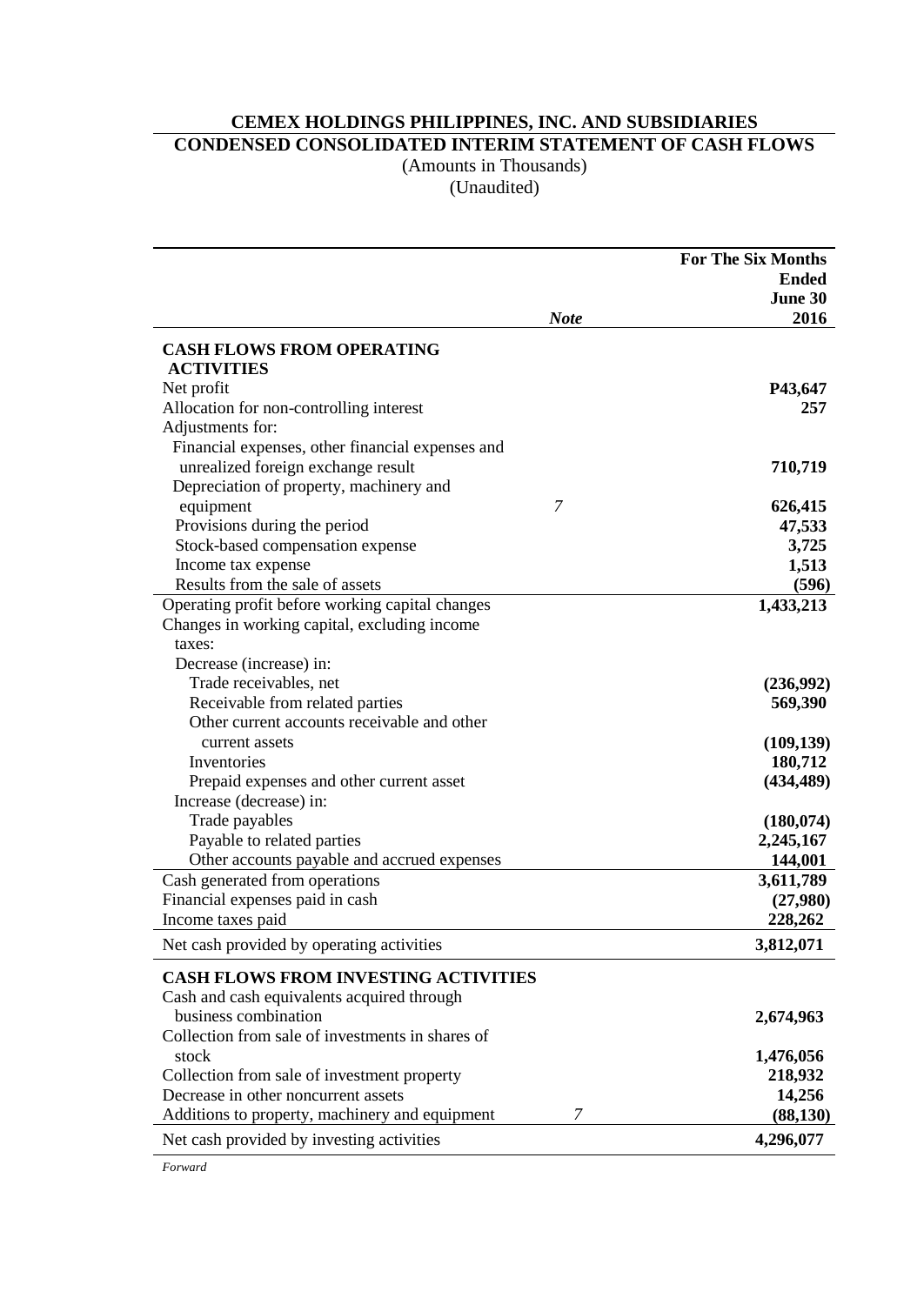|                                                       |             | <b>For The</b><br><b>Six Months Ended</b><br><b>June 30</b> |
|-------------------------------------------------------|-------------|-------------------------------------------------------------|
|                                                       | <b>Note</b> | 2016                                                        |
| <b>CASH FLOWS FROM FINANCING</b><br><b>ACTIVITIES</b> |             |                                                             |
| Proceeds from payables to related parties             | 9           | P40,269,677                                                 |
| Proceeds from bank loan                               | 10          | 7,302,350                                                   |
| Proceeds from issuance of common stock (net of        |             |                                                             |
| issuance cost)                                        |             | 2,823,209                                                   |
| Payment of loan to related parties                    | 9           | (55,318,257)                                                |
| Net cash used in financing activities                 |             | (4,923,021)                                                 |
| NET INCREASE IN CASH AND CASH                         |             |                                                             |
| <b>EQUIVALENTS</b>                                    |             | 3,185,127                                                   |
| <b>EFFECT OF EXCHANGE RATE CHANGES</b>                |             |                                                             |
| ON CASH AND CASH EQUIVALENTS                          |             | (17,092)                                                    |
| <b>CASH AND CASH EQUIVALENTS AT</b>                   |             |                                                             |
| <b>BEGINNING OF PERIOD</b>                            |             | 4,922                                                       |
| CASH AND CASH EQUIVALENTS AT END                      |             |                                                             |
| <b>OF PERIOD</b>                                      | 6           | P3,172,957                                                  |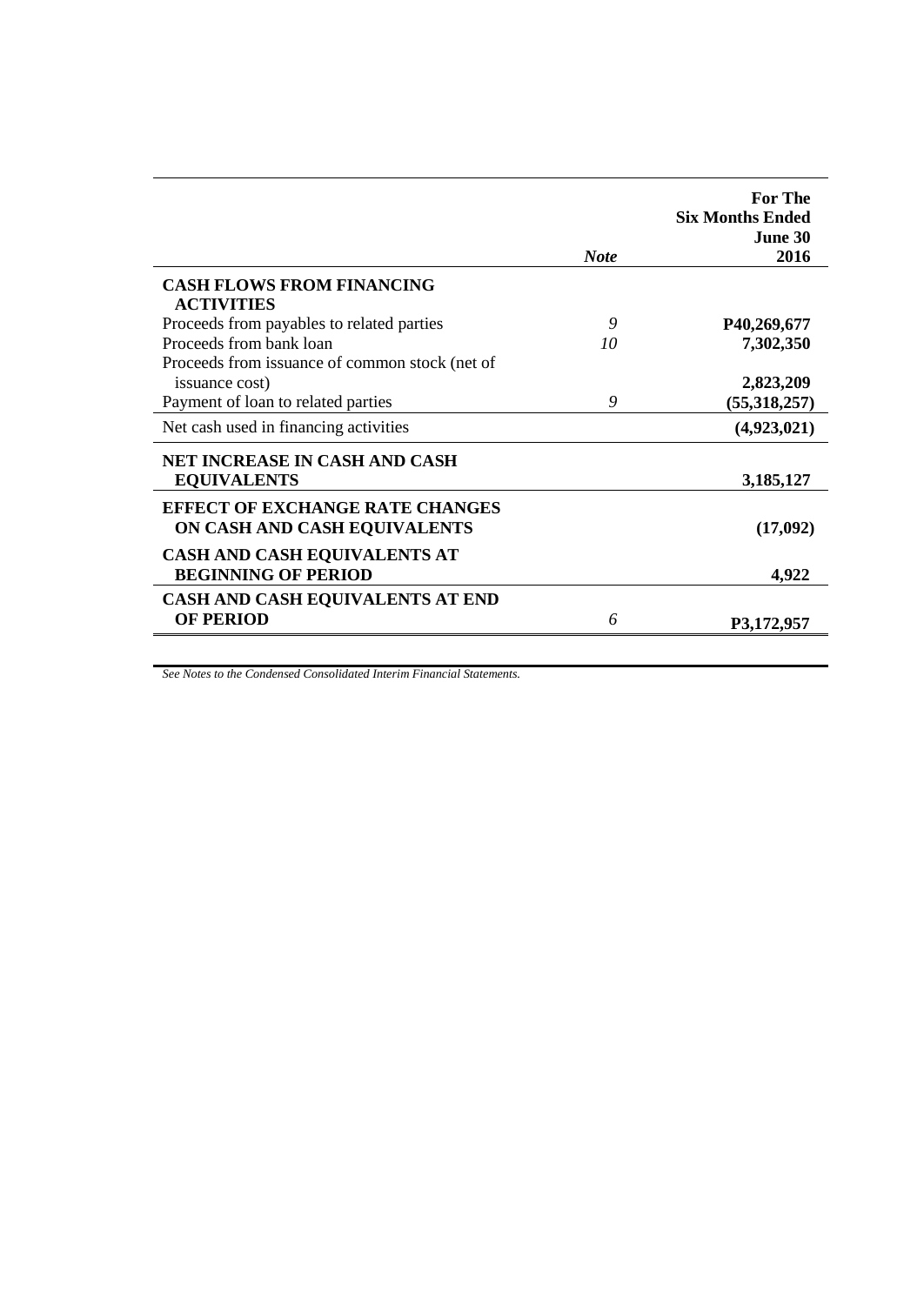# **CEMEX HOLDINGS PHILIPPINES, INC. AND SUBSIDIARIES NOTES TO THE CONDENSED CONSOLIDATED INTERIM FINANCIAL STATEMENTS**

(Amounts in Thousands, Except per Share Data, Number of Shares and When Otherwise Stated)

# **1. Reporting Entity**

CEMEX Holdings Philippines, Inc. (the "Parent Company"), a subsidiary of CEMEX Asian South East Corporation ("CASEC"), was incorporated as a stock corporation on September 17, 2015 under Philippine laws with a corporate life of fifty (50) years, primarily to invest in or purchase real or personal property; and to acquire and own, hold, use, sell, assign, transfer, mortgage all kinds of properties such as shares of stock, bonds, debentures, notes, or other securities and obligations; provided that the Parent Company shall not engage either in the stock brokerage business or in the dealership of securities, and in the business of an open-end investment company as defined in Republic Act 2629, Investment Company Act.

Consistent with its statutory purpose, on January 1, 2016, the Parent Company became the holding company of the consolidated entities, a majority of whom are doing business in the Philippines. The Parent Company's two principal manufacturing subsidiaries, i.e., APO Cement Corporation ("APO") and Solid Cement Corporation ("Solid"), are involved in the production, marketing, distribution and sale of cement and other cement products. APO and Solid are, both stock corporations organized under the laws of the Philippines. The Parent Company holds APO directly and indirectly, through Edgewater Ventures Corporation and Triple Dime Holdings, Inc., whereas the Parent Company holds Solid directly and indirectly, through Bedrock Holdings, Inc. and Sandstone Strategic Holdings, Inc. The Company includes other entities that are direct subsidiaries of Solid.

The Securities and Exchange Commission of the Philippines (SEC) issued its Pre-effective Clearance for Registration on June 17, 2016 covering 5,195,395,454 common shares of the Parent Company broken down as follows: (a) 2,337,927,954 common shares that shall be offered and sold by way of primary offering ("IPO") and (b) 2,857,467,500 issued and outstanding shares which shall not be included in the offer.

In view of the SEC Pre-effective Clearance for Registration and the Parent Company's compliance with other conditions imposed by the Board of the Philippine Stock Exchange (PSE), the PSE approved on June 17, 2016 the initial listing of up to 5,195,395,454 common shares under the Main Board of the Exchange.

On June 30, 2016, the SEC resolved to render effective the Registration Statement of the Company and issued a Certificate of Permit to Offer Securities for Sale in favor of the Parent Company.

*Several important operational arrangements will become effective as a result of the consummation of the IPO, as stated in the Parent Company's IPO prospectus and annexes (the "Prospectus"). The effect of these arrangements, which will be applied retroactively to January 1, 2016, will be reflected in and is expected to materially impact the Company's consolidated financial statements beginning the third quarter of 2016 (SEE NOTE 15).*

*Consequently, these consolidated interim financial statements as of June 30, 2016 do not yet include any impact from these material subsequent events.*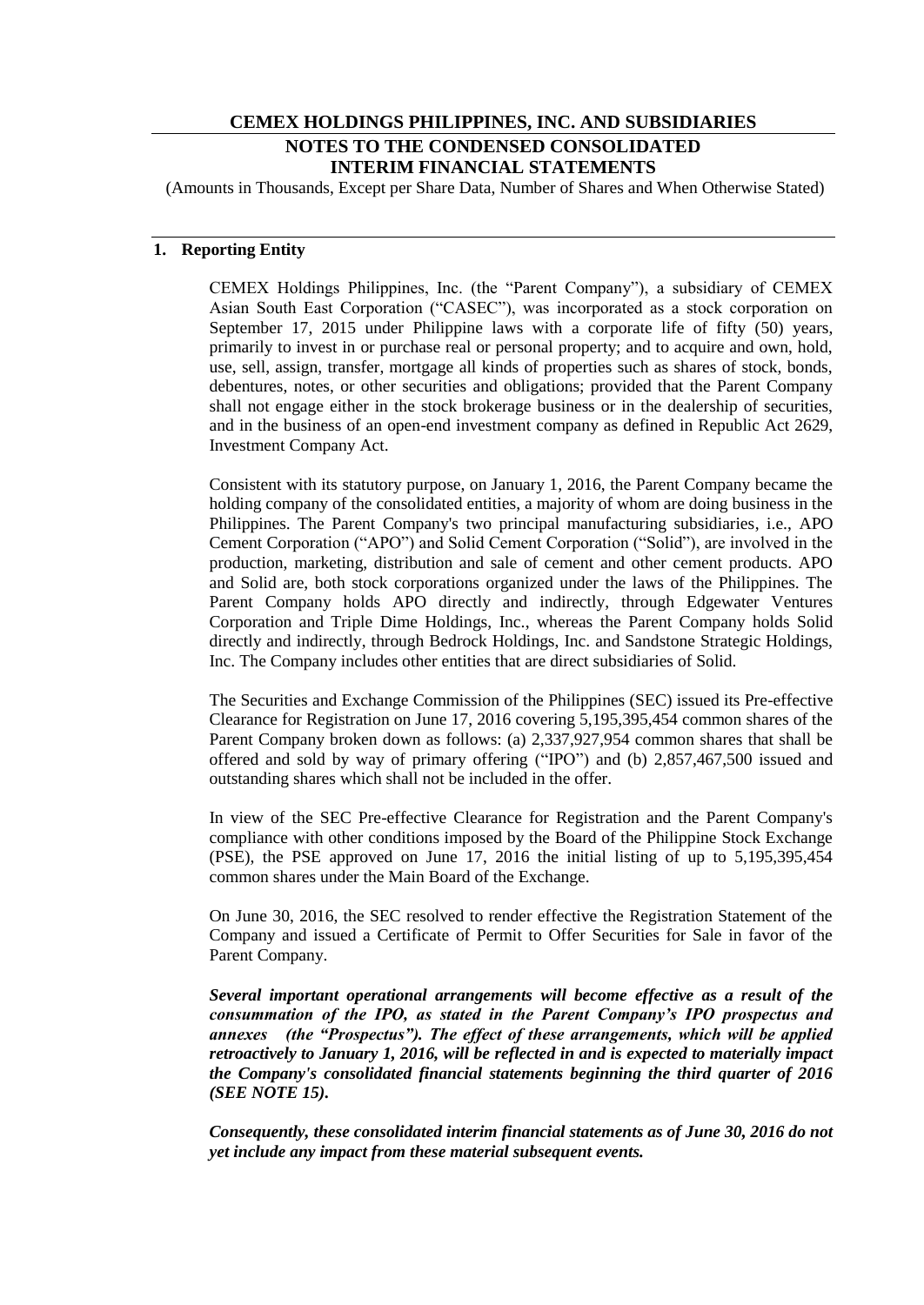The Parent Company"s principal office is established at 8/F Petron Mega Plaza Building, 358 Sen. Gil J. Puyat Avenue, Barangay Bel-Air, Makati City.

CASEC was incorporated as a stock corporation in August 25, 2015 under Philippine laws. On a consolidated group basis, the Company is a subsidiary of CEMEX, S.A.B. de C.V. ("CEMEX"), a company incorporated in Mexico with address of its principal executive office at Avenida Ricardo Margain Zozaya #325, Colonia Valle del Campestre, Garza Garcia, Nuevo León, Mexico.

The term "Parent Company" used in these accompanying notes to the consolidated interim financial statements refers to CEMEX Holdings Philippines, Inc. without its subsidiaries. The term "Company" refers to CEMEX Holdings Philippines, Inc. together with its consolidated subsidiaries. The term "CEMEX" refers to CEMEX, S.A.B. de C.V. together with its consolidated subsidiaries.

#### **2. Basis of Preparation**

#### **Statement of Compliance**

These condensed consolidated interim financial statements have been prepared in accordance with Philippine Accounting Standard (PAS) 34, *Interim Financial Reporting.*  These condensed consolidated interim financial statements do not include all of the information required for a complete set of financial statements and should be read in conjunction with the annual consolidated financial statements of the Company as at and for the year ended December 31, 2015 and its complete set of consolidated interim financial statements as at and for the three-month period ended March 31, 2016.

There are no comparative interim figures presented for the six months and three months ended June 30, 2015 since the Parent Company was only incorporated in September 2015. Nevertheless, comparisons pertaining to certain quantitative information related to the operations of the Company have been presented in the MD&A section of the SEC 17Q report.

#### Basis of Measurement

The condensed consolidated interim financial statements have been prepared on a historical basis, except for employee benefits liability which is measured at the present value of the defined benefit obligation less the fair value of plan assets.

#### Functional and Presentation Currency

These condensed consolidated interim financial statements are presented in Philippine peso, which is the Company"s functional currency. All amounts have been rounded-off to the nearest thousands, except per share data and when otherwise indicated.

#### Use of Judgments and Estimates

The preparation of the condensed consolidated interim financial statements requires management to make judgments, estimates and use assumptions that affect the application of the Company"s accounting policies and the reported amounts of assets, liabilities, income and expenses. Actual results may differ from these estimates.

The significant judgments and estimates made by management in applying the Company"s accounting policies and the key sources of estimation uncertainty were the same as those that were applied to the annual financial statements.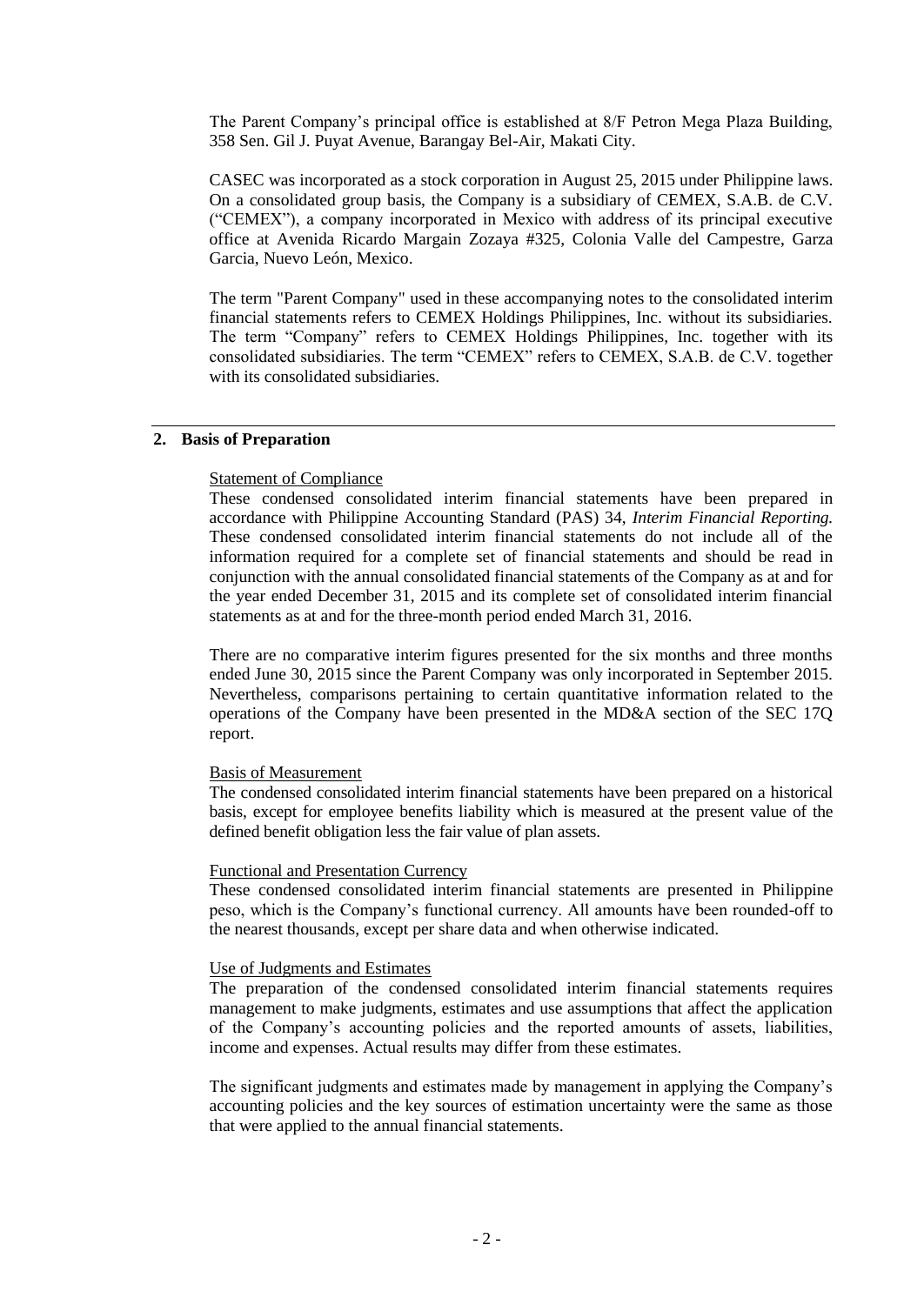During the six-months ended June 30, 2016, management reassessed its estimates in respect of the allowance for impairment losses on receivables. As at June 30, 2016 and December 31, 2015, allowance for impairment losses on receivables amounted to P6.8 million and nil, respectively (see Note 12).

# **3. Significant Accounting Policies**

The significant accounting policies adopted in the preparation of the condensed consolidated interim financial statements are consistent with those followed in the preparation of the annual financial statements.

#### Changes in Accounting Policies

The following amendments to standards are effective for the six months June 30, 2016, and have been applied in preparing these condensed consolidated interim financial statements. The adoption of these amendments to standards did not have any significant impact on the Company"s condensed consolidated interim financial statements:

 *Clarification of Acceptable Methods of Depreciation and Amortization (Amendments to PAS 16 and PAS 38).* The amendments to PAS 38, *Intangible Assets*, introduce a rebuttable presumption that the use of revenue-based amortization methods for intangible assets is inappropriate. This presumption can be overcome only when revenue and the consumption of the economic benefits of the intangible asset are 'highly correlated,' or when the intangible asset is expressed as a measure of revenue.

The amendments to PAS 16 explicitly state that revenue-based methods of depreciation cannot be used for property, plant and equipment. This is because such methods reflect factors other than the consumption of economic benefits embodied in the asset - e.g. changes in sales volumes and prices.

- *Annual Improvements to PFRSs 2012 - 2014 Cycle.* This cycle of improvements contains amendments to four standards, none of which are expected to have significant impact on the Company"s condensed consolidated interim financial statements.
	- *Offsetting disclosures in condensed interim financial statements (Amendment to PFRS 7).* PFRS 7 is also amended to clarify that the additional disclosures required by *Disclosures: Offsetting Financial Assets and Financial Liabilities (Amendments to PFRS 7)* are not specifically required for inclusion in condensed interim financial statements for all interim periods; however, they are required if the general requirements of PAS 34, *Interim Financial Reporting* require their inclusion.

The amendment to PFRS 7 is applied retrospectively, in accordance with PAS 8, *Accounting Policies, Changes in Accounting Estimates and Errors.*

 *Disclosure of information "elsewhere in the interim financial report' (Amendment to PAS 34).* PAS 34 is amended to clarify that certain disclosures, if they are not included in the notes to interim financial statements, may be disclosed "elsewhere in the interim financial report" - i.e. incorporated by cross-reference from the interim financial statements to another part of the interim financial report (e.g. management commentary or risk report). The interim financial report is incomplete if the interim financial statements and any disclosure incorporated by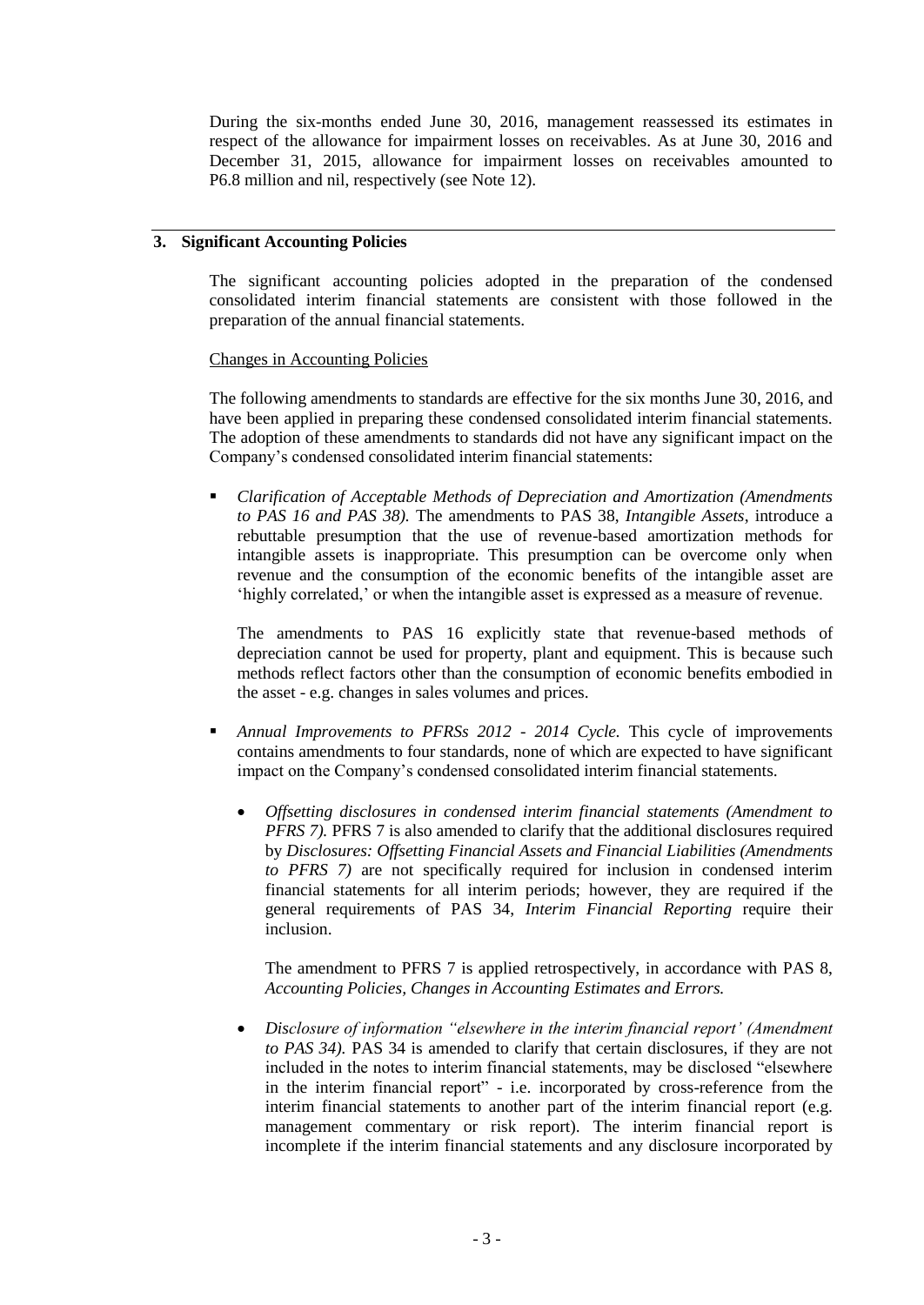cross‑reference are not made available to users of the interim financial statements on the same terms and at the same time.

The amendment to PAS 34 is applied retrospectively, in accordance with PAS 8.

- *Disclosure Initiative (Amendments to PAS 1, Presentation of Financial Statements)*  addresses some concerns expressed about existing presentation and disclosure requirements and to ensure that entities are able to use judgment when applying PAS 1. The amendments clarify that:
	- Information should not be obscured by aggregating or by providing immaterial information.
	- Materiality considerations apply to all parts of the financial statements, even when a standard requires a specific disclosure.
	- The list of line items to be presented in the statement of financial position and statement of profit or loss and other comprehensive income can be disaggregated and aggregated as relevant and additional guidance on subtotals in these statements.
	- An entity"s share of other comprehensive income of equity-accounted associates and joint ventures should be presented in aggregate as single line items based on whether or not it will subsequently be reclassified to profit or loss.

#### New Standards and Amendments to Standards Not Yet Adopted

The new standards and amendments to standards discussed below is effective for annual periods beginning after January 1, 2016, and have not been applied in preparing these condensed interim financial statements.

# *Effective January 1, 2018*

 *PFRS 9, Financial Instruments (2014).* PFRS 9 (2014) replaces PAS 39, *Financial Instruments: Recognition and Measurement,* and supersedes the previously published versions of PFRS 9 that introduced new classifications and measurement requirements (in 2009 and 2010) and a new hedge accounting model (in 2013). PFRS 9 includes revised guidance on the classification and measurement of financial assets, including a new expected credit loss model for calculating impairment, guidance on own credit risk on financial liabilities measured at fair value and supplements the new general hedge accounting requirements published in 2013. PFRS 9 incorporates new hedge accounting requirements that represent a major overhaul of hedge accounting and introduces significant improvements by aligning the accounting more closely with risk management.

The new standard is to be applied retrospectively for annual periods beginning on or after January 1, 2018 with early adoption permitted.

The Company has decided not to early adopt PFRS 9 (2014) for its 2016 financial reporting. Based on management's review, the new standard will potentially have an impact on the classification of its financial assets, but will have no significant impact on the measurement of its outstanding financial assets and financial liabilities.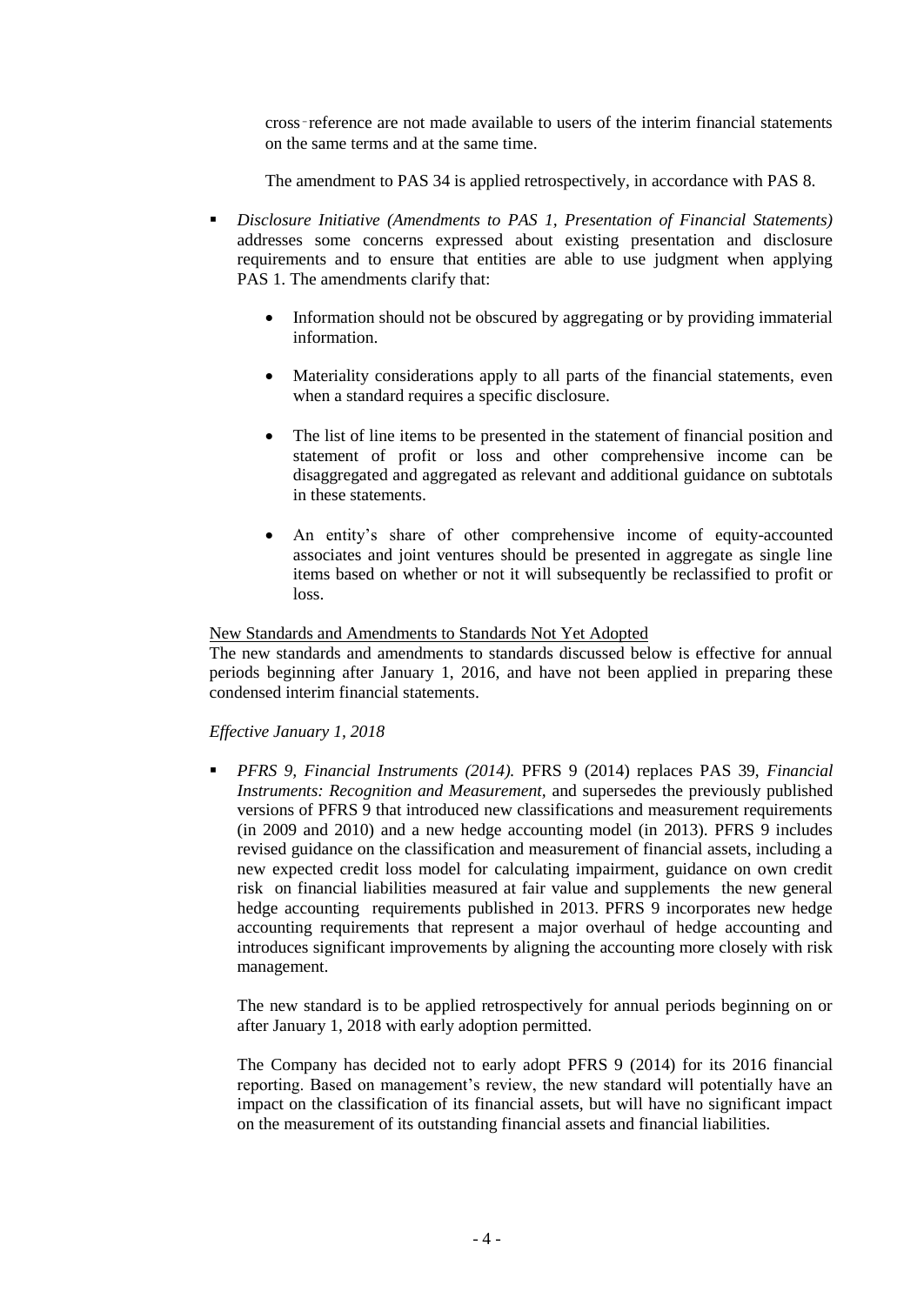*Pending approval of local adoption of PFRS 15, Revenue from Contracts with Customers*

 PFRS 15, *Revenue from contracts with customers ("PFRS 15").* The core principle of PFRS 15 is that an entity recognizes revenue to depict the transfer of promised goods or services to customers in an amount that reflects the consideration to which the entity expects to be entitled in exchange for those goods or services, following a five step model: Step 1: Identify the contracts(s) with a customer, which is an agreement between two or more parties that creates enforceable rights and obligations; Step 2: Identify the performance obligations in the contract, considering that if a contract includes promises to transfer distinct goods or services to a customer, the promises are performance obligations and are accounted for separately; Step 3: Determine the transaction price, which is the amount of consideration in a contract to which an entity expects to be entitled in exchange for transferring promised goods or services to a customer; Step 4: Allocate the transaction price to the performance obligations in the contract, on the basis of the relative stand-alone selling prices of each distinct good or service promised in the contract; and Step 5: Recognize revenue when (or as) the entity satisfies a performance obligation, by transferring a promised good or service to a customer (which is when the customer obtains control of that good or service). A performance obligation may be satisfied at a point in time (typically for promises to transfer goods to a customer) or over time (typically for promises to transfer services to a customer). PFRS 15 also includes disclosure requirements that would provide users of financial statements with comprehensive information about the nature, amount, timing and uncertainty of revenue and cash flows arising from the entity"s contracts with customers. PFRS 15 will supersede all existing guidance on revenue recognition. The FRSC has yet to issue or approve this new revenue standard for local adoption pending completion of a study by the Philippine Interpretations Committee on its impact on the real estate industry. If approved, PFRS 15 is effective for annual periods beginning on or after January 1, 2018 with early adoption permitted considering certain additional disclosure requirements.

The Company is currently evaluating the impact that PFRS 15 will have on the recognition of revenue from its contracts with customers. The Company does not expect a significant effect. Nonetheless, the Company is not considering an early application of PFRS 15.

# *Effective January 1, 2019*

 PFRS 16, *Leases* ("PFRS 16"). PFRS 16 will supersede all current standards and interpretations related to lease accounting. PFRS 16, defines leases as any contract or part of a contract that conveys to the lessee the right to use an asset for a period of time in exchange for consideration and the lessee directs the use of the identified asset throughout that period. In summary, PFRS 16 introduces a single lessee accounting model, and requires a lessee to recognize, for all leases with a term of more than 12 months, unless the underlying asset is of low value, assets for the "right-of-use" the underlying asset against a corresponding financial liability, representing the net present value of estimated lease payments under the contract, with a single income statement model in which a lessee recognizes depreciation of the right-of-use asset and interest on the lease liability. A lessee shall present either in the balance sheet, or disclose in the notes, right-of-use assets separately from other assets, as well as, lease liabilities separately from other liabilities. PFRS 16 is effective for annual periods beginning on or after January 1, 2019. Earlier application is not permitted until the FRSC has adopted PFRS 15. The Company is evaluating the impact that PFRS 16 will have on the recognition of the lease contracts. It is considered that upon adoption of PFRS 16, most of its operating leases will be recognized on the statement of financial position increasing assets and liabilities, with no significant initial effect on the Company"s net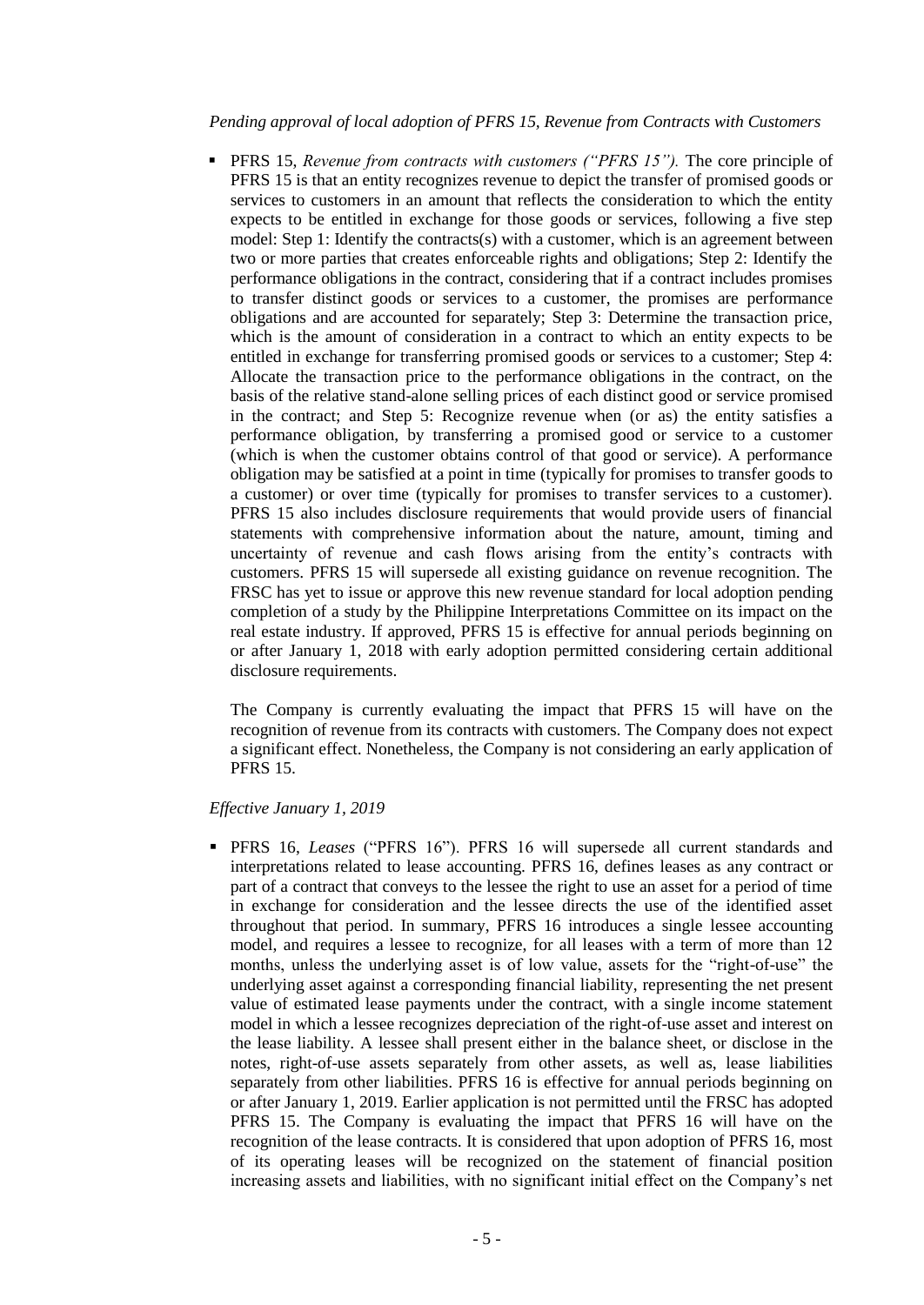assets. The Company is not considering the early adoption of PFRS 16 and plans to adopt this new standard on leases on the required effective date once adopted locally.

# **4. Seasonality of Operations**

The Company"s sales are subject to seasonality. Sales are generally higher in the hot, dry months from March through May and lower during the wetter monsoon months of June through November. While these factors lead to a natural seasonality on the Company"s sales, unseasonable weather could also significantly affect sales and profitability compared to previous comparable periods. Low sales are likewise experienced around the Christmas/New Year holiday period in December through early January. Consequently, the Company"s operating results may fluctuate. In addition, the Company"s results may be affected by unforeseen circumstances, such as production interruptions. Due to these fluctuations, comparisons of sales and operating results between periods within a single year, or between different periods in different financial years, are not necessarily meaningful and should not be relied on as indicators of the Company"s performance.

# **5. Basic/Diluted Loss Per Share**

Basic and diluted loss per share is computed as follows:

|                                                                      | <b>For The Six Months Ended</b><br>June 30<br>2016<br>(Unaudited) |
|----------------------------------------------------------------------|-------------------------------------------------------------------|
| Net profit $(a)$<br>Less: non-controlling interest net loss          | P43,661<br>(14)                                                   |
| Controlling interest in net income                                   | P43,647                                                           |
| Weighted average number of shares outstanding -<br>Basic/Diluted (b) | 688,338,654                                                       |
| Basic/Diluted EPS $(a/b)$                                            | <b>P0.06</b>                                                      |

As at June 30, 2016, the Company has no dilutive equity instruments.

## **6. Cash and Cash Equivalents**

Consolidated cash and cash equivalents as at June 30, 2016 and December 31, 2015, consisted of:

|                        | 2016       | 2015               |
|------------------------|------------|--------------------|
| Cash and bank accounts | P853,355   | P <sub>4.922</sub> |
| Short-term investments | 2,319,602  |                    |
|                        | P3.172.957 | P <sub>4.92</sub>  |

Cash in banks earns interest at the prevailing bank deposit rates. Short-term investments are made for varying periods of up to three months, depending on the immediate cash requirements of the Company, and earn interest ranging from 0.35% to 0.70% in 2016. For the three months ended June 30, 2016, interest income amounted to P977.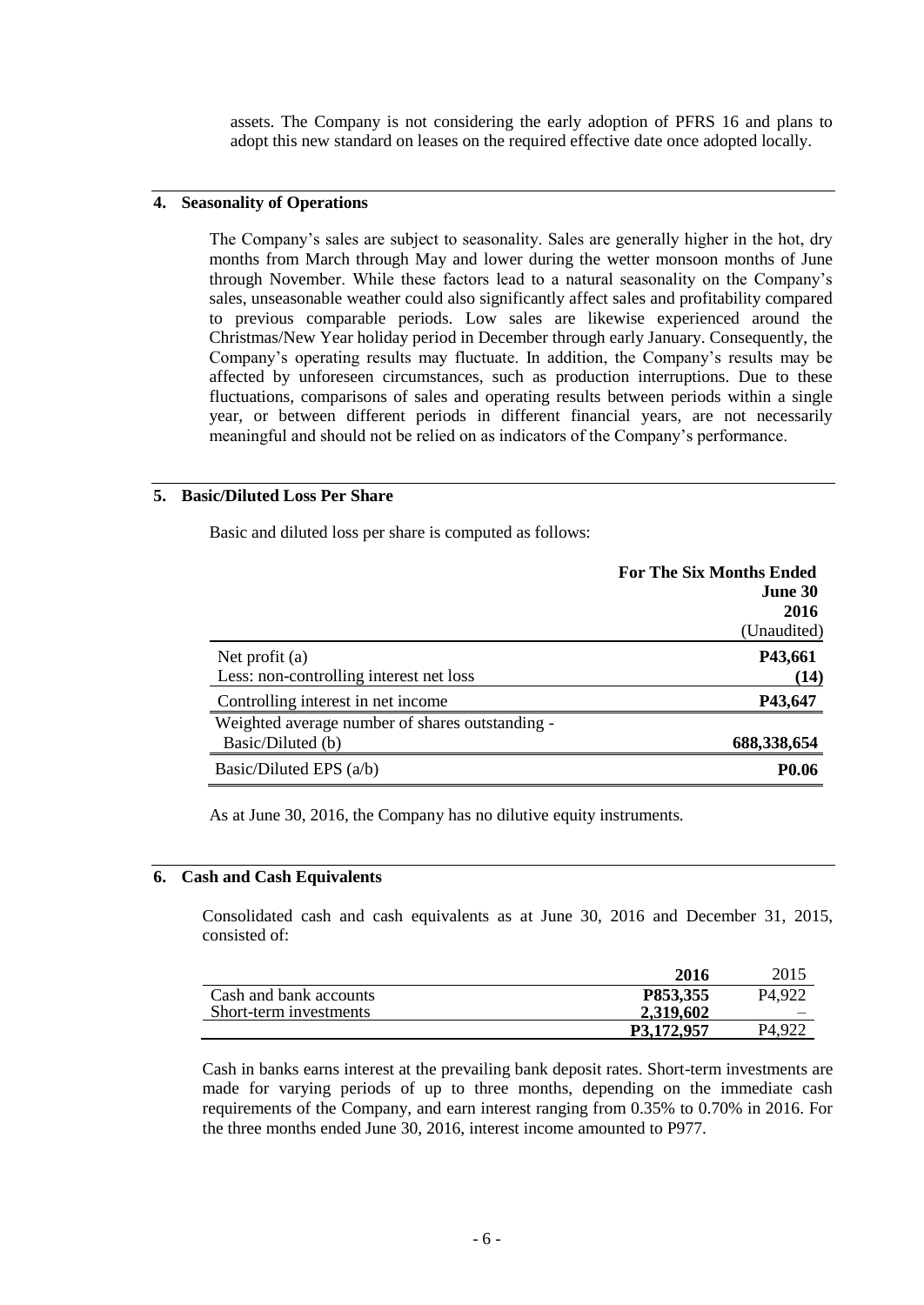As of June 30, 2016 and as of December 31, 2015, Short-term investments include deposits of the Company in related parties which are considered highly liquid investments readily convertible to cash, as follows:

|                           | 201        | 40 L J |
|---------------------------|------------|--------|
| Sunward Holding B.<br>New | P2,273,052 | ັບ_    |

<sup>1</sup> The investment are due on demand and bear interest at a rate equivalent to the higher of Western Asset Institutional Liquid Reserves Fund (WAILRF) rate minus 10 basis points or zero interest.

The Company's exposure to credit risk related to cash and cash equivalents is disclosed in Note 12 to the condensed consolidated interim financial statements.

# **7. Property, Machinery and Equipment**

The movements in this account are as follows:

|                                                     | Building   | <b>Machinery</b> and<br>equipment | <b>Construction in</b><br>progress | <b>Total</b>               |
|-----------------------------------------------------|------------|-----------------------------------|------------------------------------|----------------------------|
| Gross carrying amount                               |            |                                   |                                    |                            |
| Acquired from business combinations                 | P3.848.465 | P <sub>11.600.051</sub>           | P347.958                           | P <sub>15</sub> , 796, 474 |
| <b>Additions</b>                                    | 1.828      | 103,062                           | 60,906                             | 165.796                    |
| Transfers/reclassifications                         | 56,528     | 168,691                           | (225, 219)                         |                            |
| June 30, 2016 (Unaudited)                           | 3,906,821  | 11,871,804                        | 183,645                            | 15,962,270                 |
| <b>Accumulated depreciation and</b><br>amortization |            |                                   |                                    |                            |
| Depreciation and amortization                       | (88, 512)  | (537,903)                         |                                    | (626, 415)                 |
| June 30, 2016 (Unaudited)                           | (88, 512)  | (537,903)                         |                                    | (626, 415)                 |
| Carrying Amount June 30, 2016<br>(Unaudited)        | P3,818,309 | P11,333,901                       | P <sub>183</sub> , 645             | P <sub>15</sub> , 335, 855 |

# **8. Equity**

#### Common Stock

This account consists of:

|                                                                             | <b>June 30, 2016</b><br>(Unaudited)*<br>Par value per share P1.00 |                         | December 31, 2015<br>(Audited)               |                       |
|-----------------------------------------------------------------------------|-------------------------------------------------------------------|-------------------------|----------------------------------------------|-----------------------|
|                                                                             | <b>Shares</b>                                                     | Amount                  | Par value per share P100.00<br><b>Shares</b> | Amount                |
| Authorized                                                                  | 5, 195, 395, 454                                                  | P5,195,395              | 1,504,000                                    | P <sub>150</sub> ,400 |
| Subscribed                                                                  | 2,857,467,500                                                     | P <sub>2</sub> ,857,468 | 376,000                                      | P37,600               |
| Issued, fully paid and<br>outstanding balance at<br>beginning/end of period | 2,857,467,500                                                     | P <sub>2</sub> ,857,468 | 94,000                                       | P9,400                |
|                                                                             |                                                                   |                         |                                              |                       |

\**Refer to Notes 1 and 15*

The Parent Company's application for the increase in authorized capital stock was approved by the SEC on May 20, 2016. As a result, the Parent Company"s outstanding shares were split from 376,000 shares at P100 par value per share to 37,600,000 at P1 par value per share. On May 20, 2016, the Parent Company also issued additional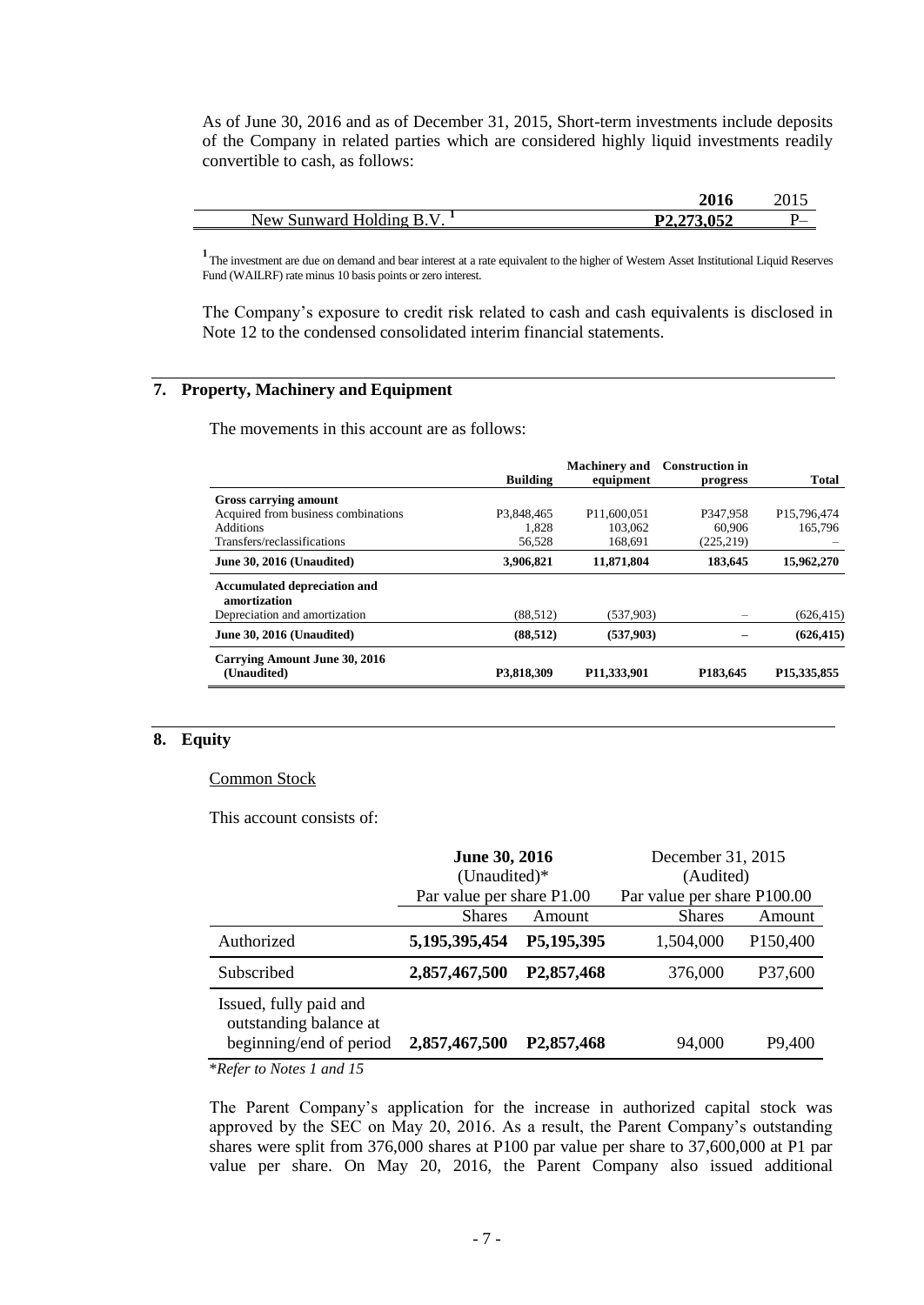2,819,867,500 shares for the subscription deposit received from CASEC on February 18, 2016.

## Capital Management

The Company"s objectives when managing capital are to increase the value of shareholders' investment and maintain high growth by applying free cash flow to selective investments. The Company sets strategies with the objective of establishing a versatile and resourceful financial management and capital structure. The Board has overall responsibility for the monitoring of capital in proportion to risk. Profiles for capital ratios are set in the light of changes in the Company"s external environment and the risks underlying the Company"s business operations and industry. The Company"s capital is defined as "Total Equity" as shown in the statements of financial position.

The Company is not subject to externally imposed capital requirements. The Company"s net debt to equity ratio at the reporting dates is as follows:

|                                | June 30                 | December 31         |
|--------------------------------|-------------------------|---------------------|
|                                | 2016                    | 2015                |
| <b>Total liabilities</b>       | P48,414,049             | P <sub>190</sub>    |
| Less cash and cash equivalents | (3,172,957)             | (4,922)             |
| Net debt (excess cash)         | P45,241,092             | (P4, 732)           |
| Total equity                   | P <sub>2</sub> ,883,602 | P <sub>4</sub> ,732 |
| Net debt to equity ratio       | P15.7:1                 | P1:1                |

# **9. Related Party Transactions**

Related party relationship exists when the other party (i) has control or joint control of the reporting entity; (ii) has significant influence over the reporting entity; or (iii) is a member of the key management personnel of the reporting entity or of a parent of the reporting entity. A related party relationship is deemed to exist when one party has the ability to control, directly or indirectly, through one or more intermediaries, the other party or exercise significant influence over the other party in making the financial and/or operating decisions. Another criteria recognizes a related party relationship if any of the following conditions applies to an entity: (i) the entity and the reporting entity are members of the same group (which means that each parent, subsidiary and fellow subsidiary is related to the others, (ii) one entity is an associate or joint venture of the other entity (or an associate or joint venture of a member of a group of which the other entity is a member), (iii) both entities are joint ventures of the same third party, (iv) one entity is a joint venture of a third entity and the other entity is an associate of the third entity, or (v) the entity is a postemployment benefit plan for the benefit of employees of either the reporting entity or an entity related to the reporting entity (If the reporting entity is itself such a plan, the sponsoring employers are also related to the reporting entity).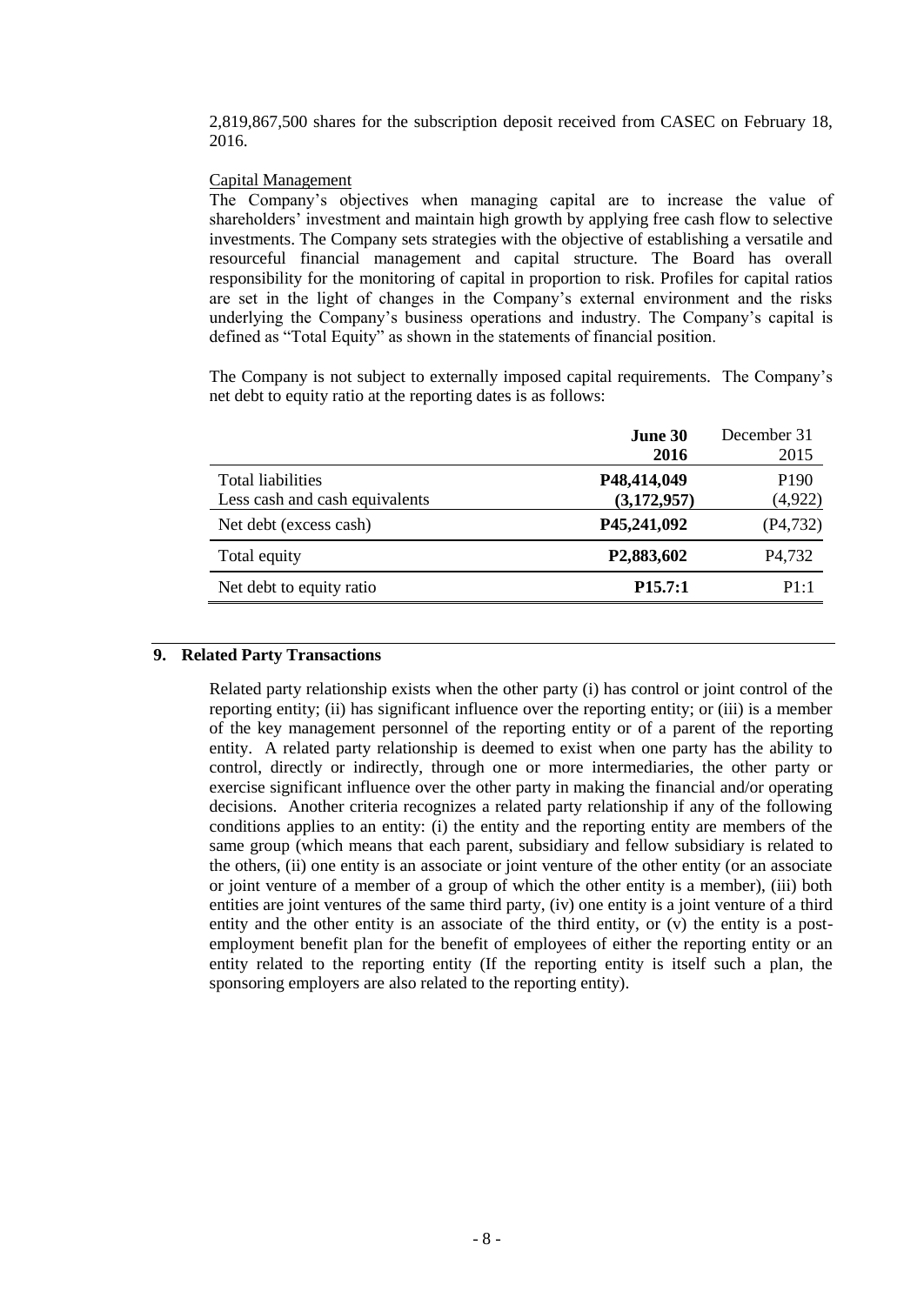Related party transactions are shown under the appropriate accounts in the condensed consolidated interim financial statements as at and for the period ended June 30, 2016 and December 31, 2015 are as follows:

| <b>Receivables - current</b> | 2016                     | 2015             |
|------------------------------|--------------------------|------------------|
|                              | 74.270                   | $P-$             |
|                              | 23,563                   |                  |
|                              | 12,631                   |                  |
|                              | 10,069                   |                  |
|                              | 9,026                    |                  |
|                              | 8,797                    |                  |
|                              | 2,814                    |                  |
|                              | P <sub>141</sub> ,170    | $P-$             |
|                              | 2016                     | 2015             |
| Payables – current           |                          |                  |
|                              | P <sub>16</sub> ,602,502 | $P-$             |
|                              | 1,354,105                |                  |
|                              | 338,527                  |                  |
|                              | 137,000                  |                  |
|                              | 47,820                   |                  |
|                              | 41,708                   |                  |
|                              | 7.512                    | 190              |
|                              | P <sub>18</sub> ,529,174 | 190              |
| Pavable - non current        |                          |                  |
|                              | 16,726,157               |                  |
|                              | 987,400                  |                  |
|                              | P17,713,557              | P <sub>190</sub> |

<sup>1</sup>The balance, which is unsecured with no impairment and due on demand includes a) receivables arising from advances to P408; b) receivables arising from the sale of raw materials and supplies with a 30-day term and without interest amounting to P10,877; c) royalty fees of P61,007; and d)others amounting to P1,978;

<sup>2</sup>The balance is generated from cash advances which are noninterest-bearing, due on demand, unsecured and not impaired;

<sup>3</sup> The balance is generated from a sale of land in 2015, which is due on demand and without interest. The balance is unsecured with no impairment;

<sup>4</sup> The balance pertains to unsecured with no impairment diesel hedge;

<sup>5</sup>The balance, which is due on demand and without interest, is generated from a) a sale of land in 2015 amounting to P8,493, and b) advances of P304. The balance is unsecured with no impairment;

<sup>6</sup> The balance is the remaining liability related to the short term loan incurred during the business acquisitions, due on demand and unsecured (see Note 15);

 $^7$  The balance is generated from license fees of the Company which has a term of 30 days, noninterest-bearing and unsecured (see Note15);

<sup>8</sup> The balance is generated from purchase of raw materials with a term of 30 days, no interest and unsecured;

<sup>9</sup>The balance is generated from administrative services received by the Company which has a term of 30 days, noninterest-bearing and unsecured; <sup>10</sup>The balance includes a) purchase of raw materials with a 30-day term amounting to P22,914; b) cash advances of P10,205, which are payable on demand; c) land rental with a 30-day term amounting to P13,825; and d) nontrade transactions amounting to P876. These transactions are unsecured and without interest:

<sup>11</sup>The balance includes a) unsecured payable arising from purchase of raw materials with a 30-day term and no interest amounting to P10,510; b) unsecured payable arising from land rental with a 30-day term and no interest amounting to P7,821; and c) royalty amounting to P23,377; <sup>12</sup>The balance includes a) purchase of raw materials with a 30-day term amounting to P5,303; and b) others amounting to P2,209;

<sup>13</sup>The balance pertains to interest-bearing long term loan payable;

<sup>14</sup>The balance is generated from the Company's loan from CEMEX Hungary KFT which was assigned by the latter to CEMEX Asia B.V. at the same terms.

The main transactions entered by the Company with related parties for the six months ended June 30, 2016 are shown below:

|                            | Amount  |
|----------------------------|---------|
| Purchases of raw materials |         |
|                            | 784.181 |
|                            | 139.523 |
|                            | 53,340  |
|                            | 977.044 |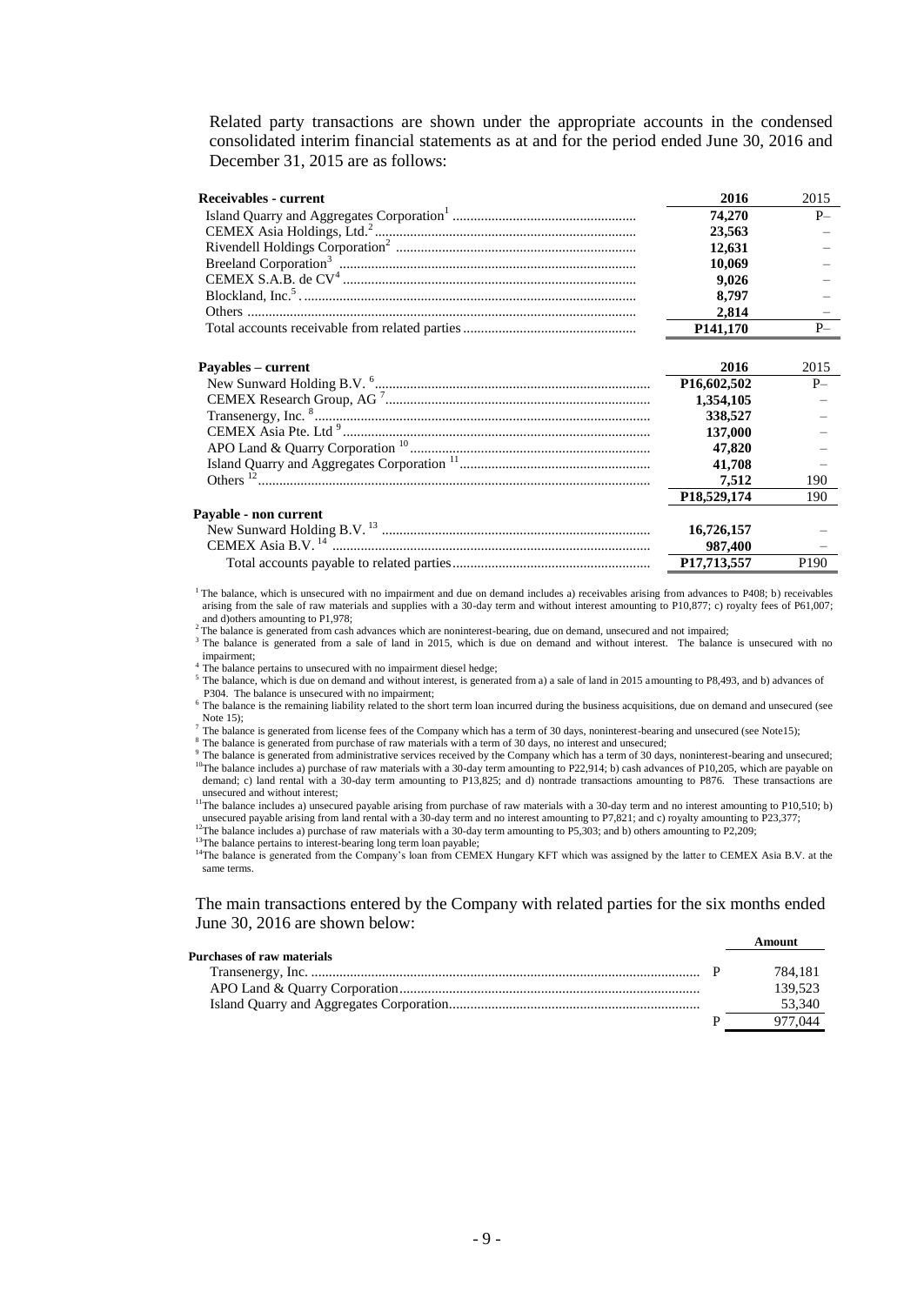| <b>Land Rental</b>                           |   |           |
|----------------------------------------------|---|-----------|
|                                              |   | 29,105    |
|                                              |   | 16,464    |
|                                              | P | 45,569    |
| Rovalties and technical assistance           |   |           |
|                                              |   | 1,593,065 |
|                                              |   |           |
| General, administrative and selling expenses |   |           |
|                                              |   | 207,099   |
|                                              |   | 35,549    |
|                                              | P | 242,648   |
| Sales of raw materials                       |   |           |
|                                              |   | 54,179    |
|                                              |   | 4,411     |
|                                              | P | 58,590    |
| <b>Interest income</b>                       |   |           |
|                                              |   | 435       |
|                                              |   |           |
| Interest expense                             |   |           |
|                                              |   | 377,445   |

#### **Transactions and balances between consolidated entities eliminated during consolidation**

The following are the transactions and balances among related parties which are eliminated in the condensed consolidated interim financial statements:

# **Accounts Receivable**

| Amounts owed to:                      | Amounts owed by:                      | 2016                 | 2015 |
|---------------------------------------|---------------------------------------|----------------------|------|
| Solid Cement Corporation              | Apo Cement Corporation                | P <sub>10</sub> ,816 | $P-$ |
| Solid Cement Corporation              | Ecocrete, Inc.                        | 65,016               |      |
| Solid Cement Corporation              | Ecocast Builders, Inc.                | 39,619               |      |
| Solid Cement Corporation              | Bedrock Holdings Inc.                 | 1,889                |      |
| Solid Cement Corporation              | Sandstone Strategic Holdings Inc      | 1,070                |      |
| Solid Cement Corporation              | Cemex Holdings Philippines, Inc.      | 1,568,587            |      |
| Apo Cement Corporation                | Solid Cement Corporation              | 114,723              |      |
| Apo Cement Corporation                | <b>Edgewater Ventures Corporation</b> | 35,540               |      |
| Apo Cement Corporation                | Cemex Holdings Philippines, Inc.      | 3,396,997            |      |
| Ecopavements, Inc.                    | Solid Cement Corporation              | 440                  |      |
| Ecopavements, Inc.                    | Ecocrete, Inc.                        | 116                  |      |
| Ecopavements, Inc.                    | Ecocast Builders, Inc.                | 247                  |      |
| Triple Dime Holdings Inc.             | <b>Edgewater Ventures Corporation</b> | 4,921                |      |
| Ecocrete Inc.                         | Solid Cement Corporation              | P5,073               | $P-$ |
| <b>Edgewater Ventures Corporation</b> | Cemex Holdings Philippines, Inc.      | 258,610              |      |
| Ecocast Builders, Inc.                | Solid Cement Corporation              | 2,102                |      |
| Ecocast Builders, Inc.                | Ecocrete, Inc.                        | 314                  |      |
| Ecocast Builders, Inc.                | Ecopavements, Inc.                    | 335                  |      |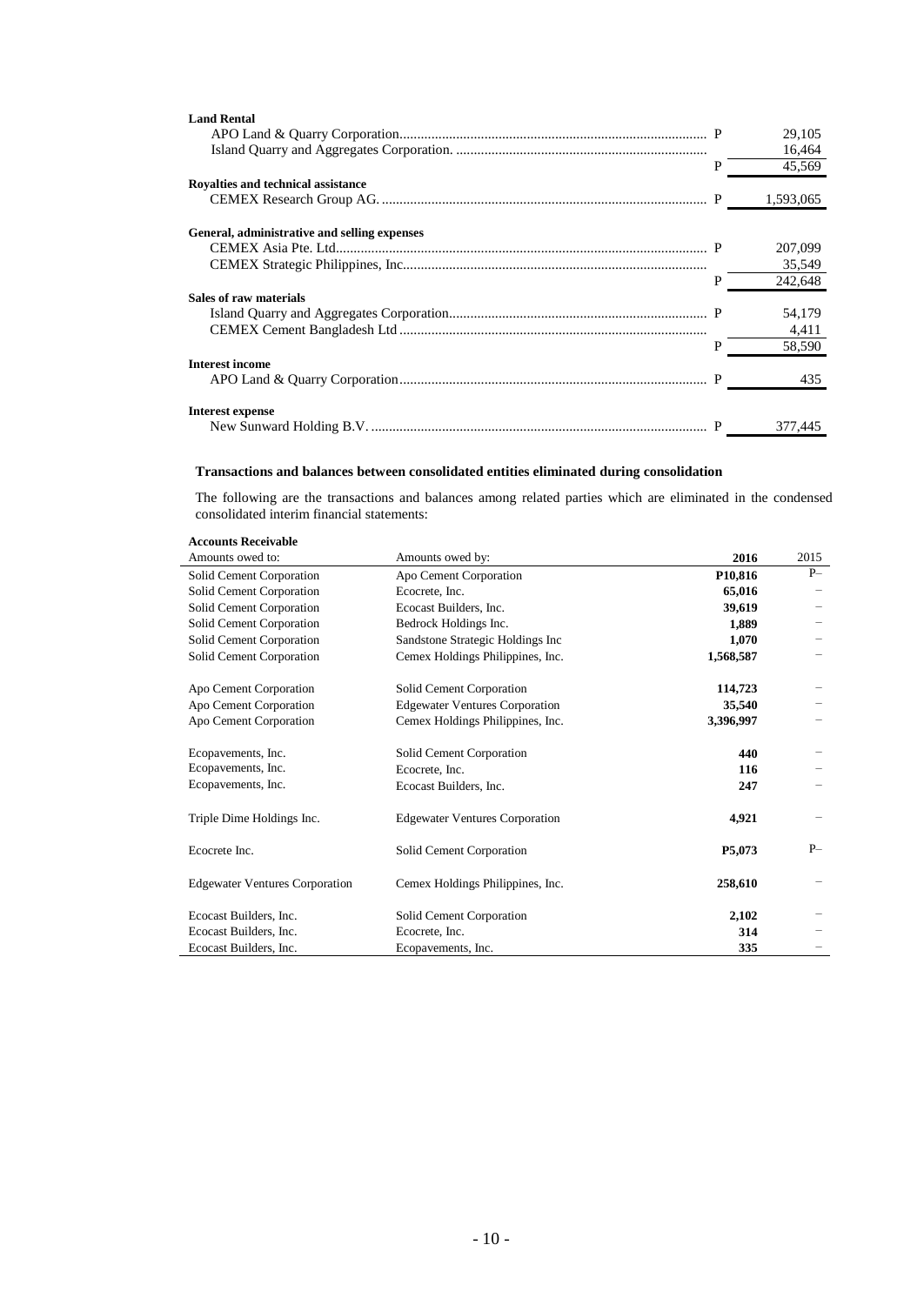| <b>Accounts Payable</b>               |                                       |           |      |
|---------------------------------------|---------------------------------------|-----------|------|
| Amounts owed by:                      | Amounts owed to:                      | 2016      | 2015 |
| APO Cement Corporation                | Solid Cement Corporation              | P10,816   | $P-$ |
| Ecocrete, Inc.                        | Solid Cement Corporation              | 65,016    |      |
| CEMEX Holdings Philippines, Inc.      | Solid Cement Corporation              | 1,568,587 |      |
| Bedrock Holdings Inc.                 | Solid Cement Corporation              | 1,889     |      |
| Sandstone Strategic Holdings Inc.     | Solid Cement Corporation              | 1,070     |      |
| Ecocast Builders, Inc.                | Solid Cement Corporation              | 39,619    |      |
| Solid Cement Corporation              | Apo Cement Corporation                | 114,723   |      |
| CEMEX Holdings Philippines, Inc.      | Apo Cement Corporation                | 3,396,997 |      |
| <b>Edgewater Ventures Corporation</b> | Apo Cement Corporation                | 35,540    |      |
| CEMEX Holdings Philippines, Inc.      | <b>Edgewater Ventures Corporation</b> | 258,610   |      |
| Solid Cement Corporation              | Ecocrete, Inc.                        | 5,073     |      |
| Solid Cement Corporation              | Ecocast Builders, Inc.                | 2,102     |      |
| Ecopavements, Inc.                    | Ecocast Builders, Inc.                | 335       |      |
| Ecocrete, Inc.                        | Ecocast Builders, Inc.                | 314       |      |
| Solid Cement Corporation              | Ecopavements, Inc.                    | 440       |      |
| Ecocrete, Inc.                        | Ecopavements, Inc.                    | 116       |      |
| Ecocast Builders, Inc.                | Ecopavements, Inc.                    | 247       |      |
| <b>Edgewater Ventures Corporation</b> | Triple Dime Holdings Inc.             | 4,921     |      |
| <b>Sales</b>                          | <b>Purchases</b>                      | 2016      |      |
| Apo Cement Corporation                | Solid Cement Corporation              | P379,628  |      |
| Solid Cement Corporation              | <b>APO Cement Corporation</b>         | 57,417    |      |
| Solid Cement Corporation              | Ecocast Builders, Inc.                | 10,267    |      |
| Ecocast Builders, Inc.                | Solid Cement Corporation              | 797       |      |
| Solid Cement Corporation              | Ecopavements, Inc.                    | 4,999     |      |
| Ecocrete, Inc.                        | Solid Cement Corporation              | 20,609    |      |
| <b>Financial Income</b>               | <b>Financial Expense</b>              | 2016      |      |
| Solid Cement Corporation              | Ecocrete, Inc.                        | P1,816    |      |
| Solid Cement Corporation              | Bedrock Holdings, Inc.                | 89        |      |

### **10. Bank Loan Payable**

On May 31, 2016, the Parent Company entered into a facility agreement (the "BDO Facility") pursuant to which BDO Unibank, Inc. made available to the Parent Company a loan in an amount of up to P12.0 billion for the purpose of refinancing a portion of the short-term loan with NSH. Pursuant to the terms set forth in the loan agreement, the loan is payable within 90-days following the initial drawdown date, subject to a further 90-day extension in the event the IPO is delayed. Pursuant to the BDO Facility, the loan bears interest at the rate of 3.25% per annum, and the Parent Company is permitted to prepay the loan at any time with no prepayment penalty, subject to a three business day prior notice period. In June 2016, the Parent Company drew an amount of the principal amounting to P7.3 billion of the short-term bank loan. The entire proceeds of this bank loan were used to repay a corresponding portion of the amount of the outstanding liability of the Parent Company under the short-term loan with NSH (see Note 15).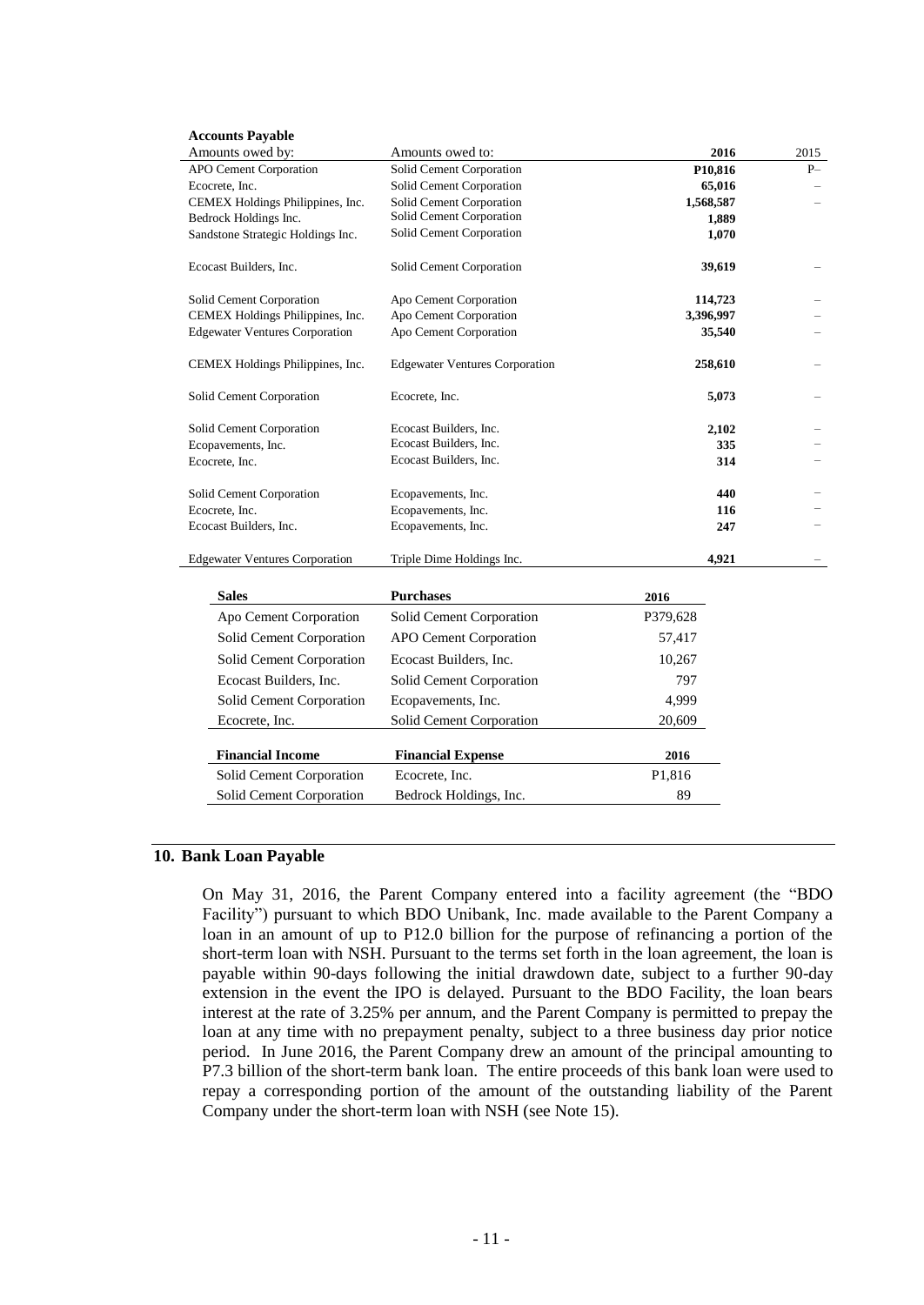# **11. Segment Information**

The Company"s main activity is oriented to the construction industry through the production, distribution, marketing and sale of cement, ready-mix concrete and other construction materials. For the six months ended June 30, 2016 the cement sector represented approximately 97.9% of total net revenues before eliminations resulting from consolidation.

The main indicator used by the Company's management to evaluate performance is "Operating EBITDA", representing operating earnings before other expenses, net, plus depreciation and amortization, considering that such amount represents a relevant measure for the Company"s management as an indicator of the ability to internally fund capital expenditures, as well as a widely accepted financial indicator to measure the Company"s ability to service or incur debt. Operating EBITDA should not be considered as an indicator of the Company"s financial performance, as an alternative to cash flow, as a measure of liquidity, or as being comparable to other similarly titled measures of other companies.

#### *Major Customer*

The Company does not have any single customer from which sales revenue generated amounted to 10% or more of the net sales.

### **12. Financial Instruments and Financial Risk Management**

This note presents information on the exposure of the Company for credit risk, foreign currency risk and liquidity risk; goals, policies and procedures of the Company to measure and manage risk and the administration of the Company"s resources.

#### *Risk management framework*

The Company"s management has overall responsibility for the development, implementation and monitoring of the conceptual framework and policies for an effective risk management.

The Company"s risk management policies are intended to: a) identify and analyze the risks faced by the Company; b) implement appropriate risk limits and controls; and c) monitor the risks and the compliance with the limits. Policies and risk management systems are regularly reviewed to reflect changes in market conditions and in the Company"s activities. By means of its policies and procedures for risk management, the Company aims to develop a disciplined and constructive control environment where all employees understand their roles and obligations.

#### *Credit risk*

Credit risk is the risk of financial loss faced by the Company if a customer or counterpart of a financial instrument does not meet its contractual obligations and originates mainly from trade accounts receivable. As of June 30, 2016, the maximum exposure to credit risk is represented by the balance of financial assets. Management has developed policies for the authorization of credit to customers. The exposure to credit risk is monitored constantly according to the behavior of payment of the debtors. Credit is assigned on a customer-bycustomer basis and is subject to assessments which consider the customers" payment capacity, as well as past behavior regarding due dates, balances past due and delinquent accounts. In cases deemed necessary, the Company"s management requires guarantees from its customers and financial counterparties with regard to financial assets.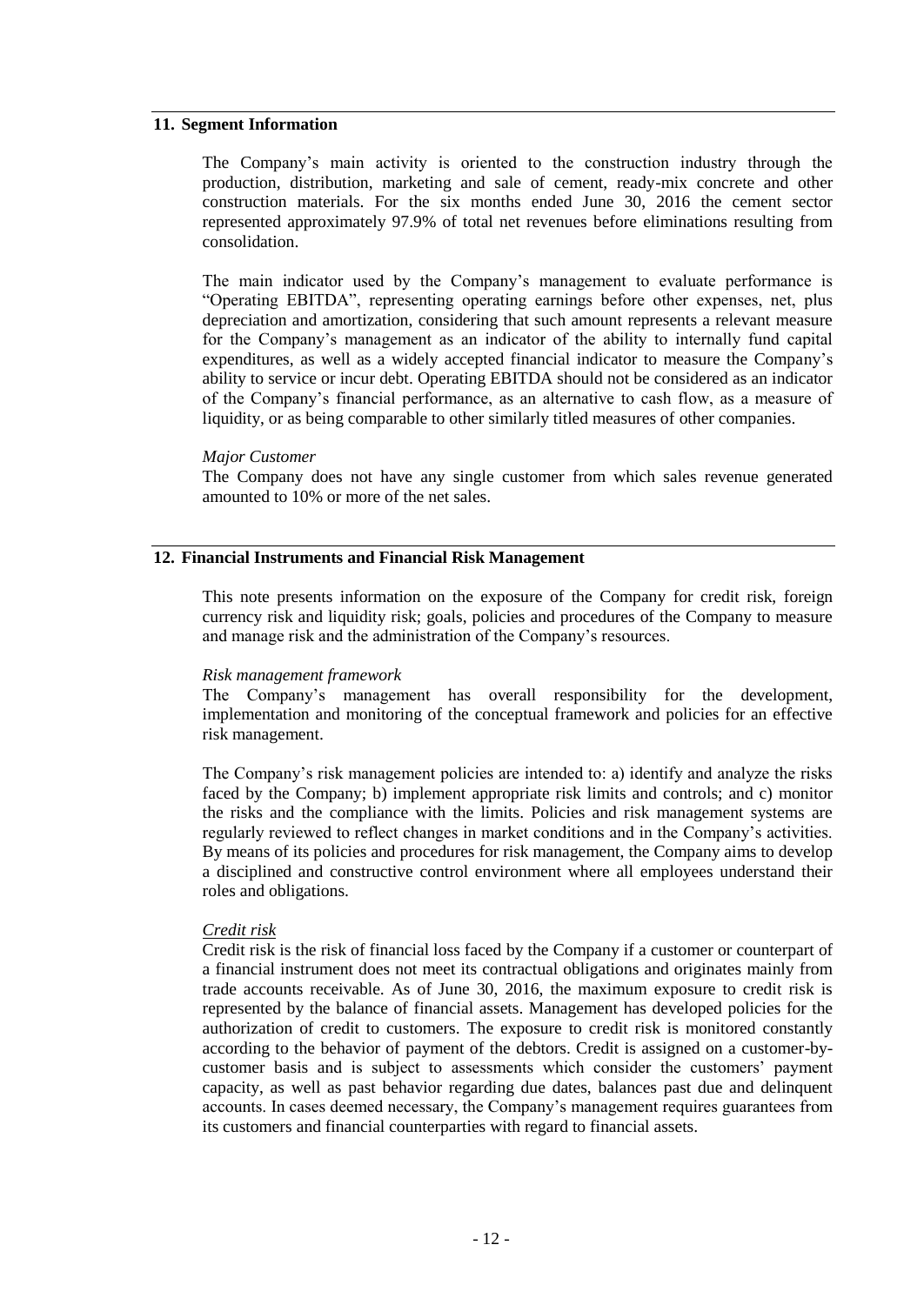The Company"s management has established a policy of low risk which analyzes the creditworthiness of each new client individually before offering the general conditions of payment terms and delivery, the review includes external ratings, when references are available, and in some cases bank references. Threshold of credit limits are established for each client, which represent the maximum credit amount that requires different levels of approval. Customers who do not meet the levels of solvency requirements imposed by the Company can only carry out transactions with the Company by paying cash in advance.

The carrying amount of financial assets represents the maximum credit exposure. The maximum exposure to credit risk as at June 30, 2016 and December 31, 2015 is as follows:

|                                                    | 2016       | 2015   |
|----------------------------------------------------|------------|--------|
| Cash and cash equivalents (excluding cash on hand) | P3,172,825 | P4,922 |
| Trade receivables                                  | 1,050,384  |        |
| Receivables from related parties                   | 141,170    |        |
| Other current accounts receivables                 | 96,797     |        |
| Long-term deposits (under other noncurrent         |            |        |
| receivables)                                       | 328,029    |        |
|                                                    | P4,789,205 | P4,922 |

As at June 30, 2016, the aging analyses per class of financial assets are as follows:

|                           | <b>Neither</b>          | Past due but not impaired |                     |         |                 |              |
|---------------------------|-------------------------|---------------------------|---------------------|---------|-----------------|--------------|
|                           | past due                |                           |                     | More    |                 |              |
|                           | nor                     | 1 to 30                   | 31 to 60            | than 60 |                 |              |
|                           | impaired                | days                      | days                | days    | <b>Impaired</b> | <b>Total</b> |
| Cash and cash equivalents |                         |                           |                     |         |                 |              |
| (excluding cash on hand   | P3,172,825              | $P-$                      | $P-$                | $P-$    | $P-$            | P3,172,825   |
| Trade receivables         | 870,632                 | 87,758                    | 43,013              | 42,203  | 6.778           | 1,050,384    |
| Receivables from related  |                         |                           |                     |         |                 |              |
| parties                   | 141,170                 |                           |                     |         |                 | 141,170      |
| Other current accounts    |                         |                           |                     |         |                 |              |
| receivables               | 96,797                  |                           |                     |         |                 | 96,797       |
| Long-term deposits (under |                         |                           |                     |         |                 |              |
| other noncurrent accounts |                         |                           |                     |         |                 |              |
| receivables)              | 328,029                 |                           |                     |         |                 | 328,029      |
|                           | 4,609,453               | 87,758                    | 43.013              | 42.203  | 6.778           | 4.789.205    |
| Allowance for impairment  |                         |                           |                     |         |                 |              |
| losses                    |                         |                           |                     |         | (6,778)         | (6,778)      |
|                           | P <sub>4</sub> ,609,453 | P87,758                   | P <sub>43.013</sub> | P42,203 | $P-$            | P4,782,427   |

As of June 30, 2016, the amount of allowance for impairment losses of the Company"s subsidiaries amounted to P6,778, considering the Company's best estimates of potential losses based on an analysis of aging and considering management's recovery efforts.

Cash in banks, cash equivalents and long-term time deposits are of high grade quality. Trade and other accounts receivable that are neither past due nor impaired is of high grade quality. High grade quality financial assets are those assessed as having minimal credit risk, otherwise they are of standard quality. Standard grade quality financial assets are those assessed as having minimal to regular instances of payment default due to ordinary/common collection issues. These accounts are typically not impaired as the counterparties generally respond to credit actions and update their payments accordingly.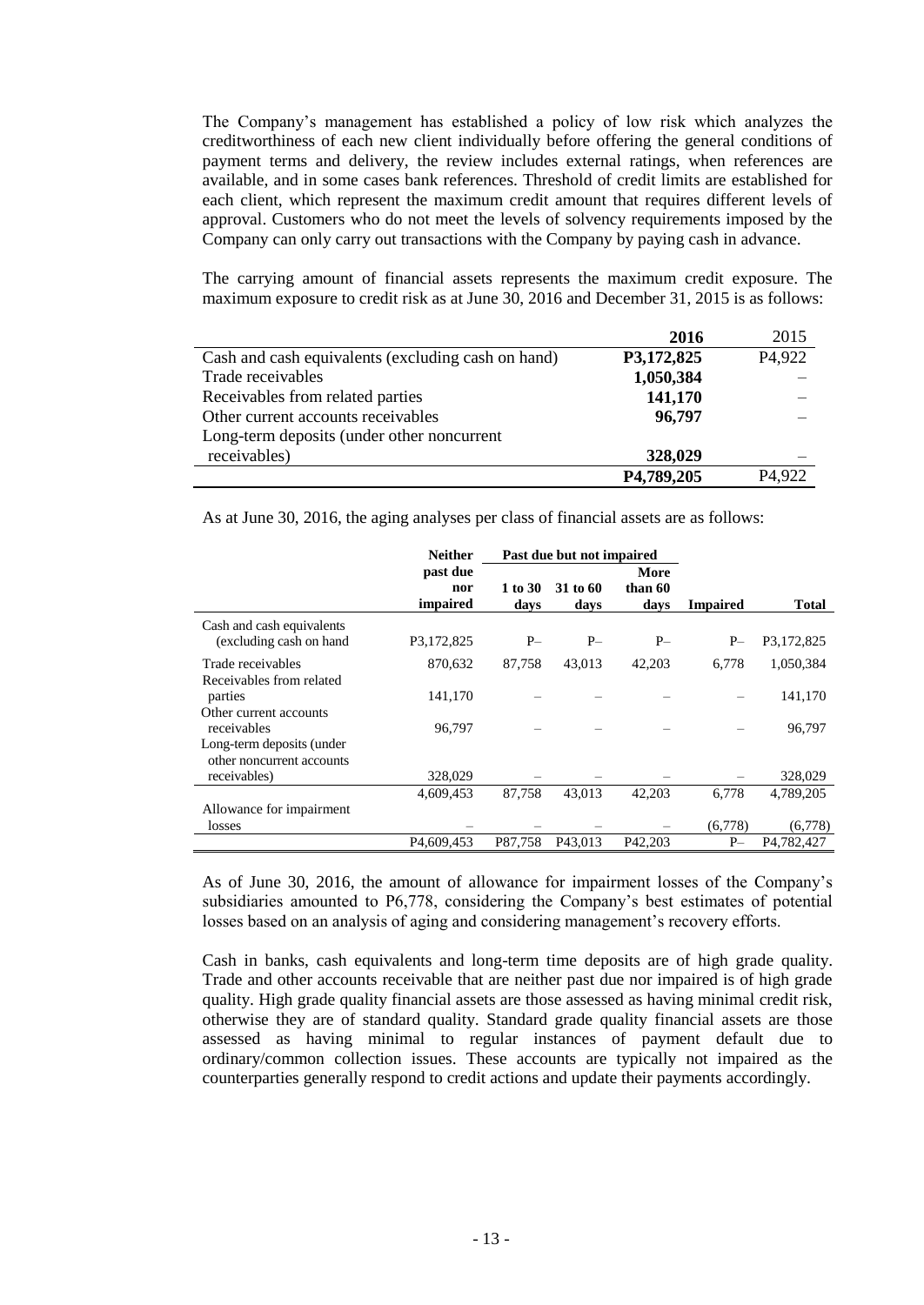The credit qualities of financial assets that were neither past due nor impaired are determined as follows:

- Cash in banks, cash equivalents and long-term time deposits are based on the credit standing or rating of the counterparty.
- Total receivables, amounts due from related parties and long-term loan receivable are based on a combination of credit standing or rating of the counterparty, historical experience and specific and collective credit risk assessment.

# *Foreign currency risk*

Foreign currency risk is the risk that the fair value of the future cash flows of a financial instrument will fluctuate in relation to changes in exchange rates. The Company's exposure to the risk of changes in foreign exchange rates relates mainly to its operational activities. The Company's revenues and costs are generated and settled mainly in Philippine peso. For the six months ended June 30, 2016, approximately less than 1% of the Company"s net sales, before eliminations, were generated in dollars.

The Company had an exposure arising from the foreign currency denominated financial obligations as compared to the currency in which the majority of the Company"s revenues are generated. The Company"s only revenues denominated in dollars to cover such dollardenominated obligations are those generated by exports. As at June 30, 2016, the Company does not have any derivative financing hedge for foreign currency denominated financial obligation to address this foreign currency risk.

Foreign exchange fluctuations occur when any member of the Company incur monetary assets and liabilities in a currency different from its functional currency. These translation gains and losses are recognized in the consolidated interim income statement.

As at June 30, 2016 and December 31, 2015, a summary of the quantitative information of the exposure of the Company due to foreign currencies is provided to the administration on the basis of its risk management policy as follows:

| (Amounts in thousands of U.S. dollars)     | 2016          | 2015 |
|--------------------------------------------|---------------|------|
| Cash and cash equivalents                  | \$48,301      | $S-$ |
| Receivable from related parties            | 692           |      |
| Trade payables                             | (14, 566)     |      |
|                                            | (765,090)     |      |
| Short-term loans                           | (155,000)     |      |
| Net assets denominated in foreign currency | $(\$885,663)$ |      |

#### *Sensitivity Analysis*

As at June 30, 2016, a hypothetical 1% appreciation of the Philippine Peso against the U.S. Dollar, with all other variables held constant, the Company"s net income for six months ended June 30, 2016 would have increased by approximately P291,811 due to lower foreign exchange losses on the Company"s dollar-denominated net monetary assets held by consolidated entities with other functional currencies. Conversely, a hypothetical 1% instant depreciation of the dollar against the Philippine peso would have the opposite effect.

# *Interest rate risk*

Interest rate risk is the risk that changes in interest rates will affect the Company"s income or the value of its holdings of financial instruments. As of June 30, 2016, the Company is exposed to interest rate risk primarily on its investment in New Sunward Holding B.V, with a rate equivalent to the higher of WAILRF rate minus 10 basis points or zero interest and its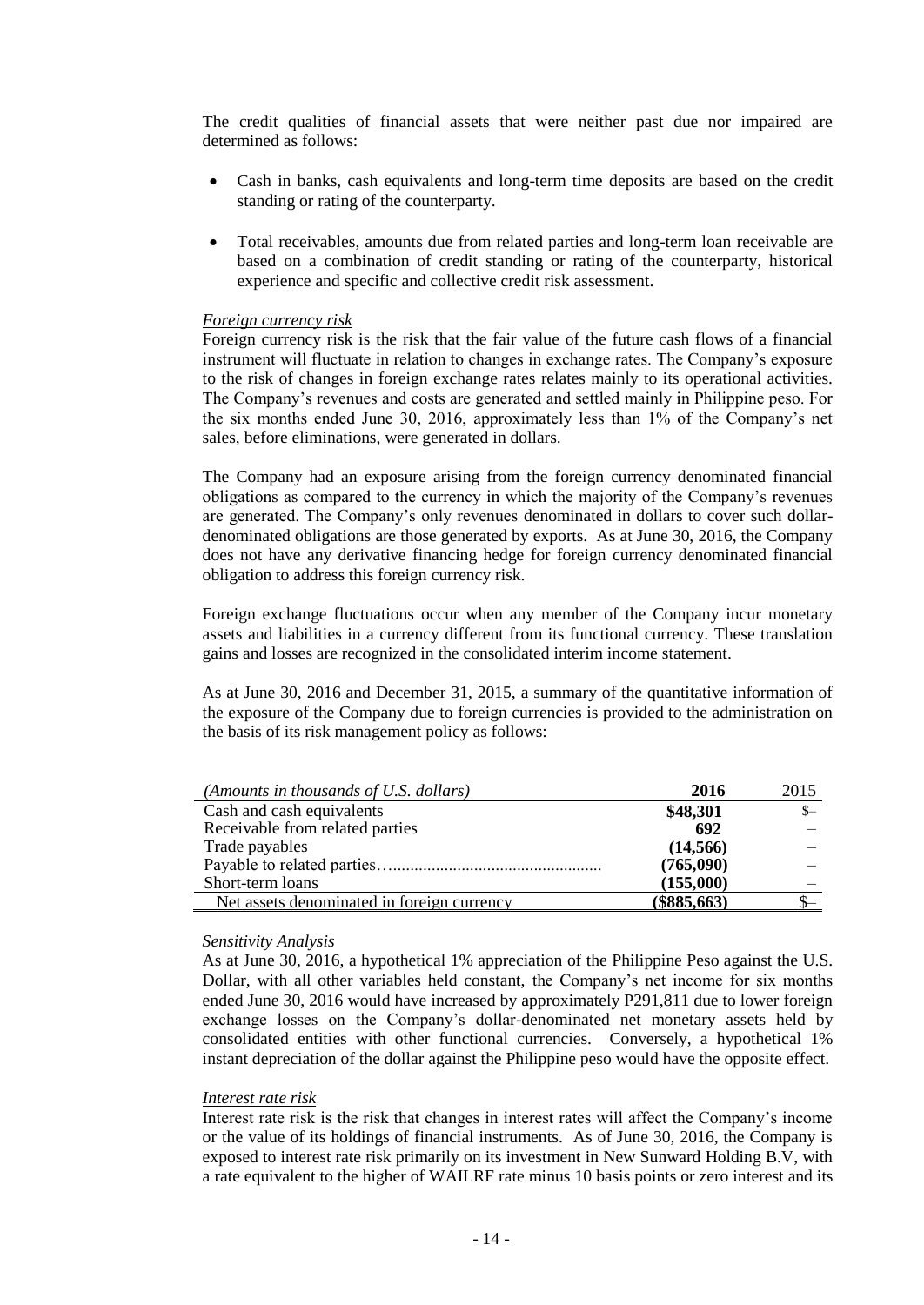long-term liability to CEMEX Asia BV, with variable interest rates equivalent to 6-month LIBOR plus 450 basis points. The Company"s exposure to interest rate fluctuations is not significant.

#### *Liquidity risk*

Liquidity risk is the risk that the Company will not have sufficient funds available to meet its obligations. The Company has fulfilled its operational liquidity needs primarily through its own operations and expects to continue to do so for both the short and long-term. Although cash flow from the Company"s operations has historically covered its overall liquidity needs for operations, servicing debt and funding capital expenditures and acquisitions, the consolidated entities are exposed to risks from changes in foreign currency exchange rates, prices and currency controls, interest rates, inflation, governmental spending, social instability and other political, economic and/or social developments in the countries in which they operate, any one of which may materially decrease the Company"s net income and reduce cash flows from operations. Accordingly, in order to meet its liquidity needs, the Company also relies on cost-control and operating improvements to optimize capacity utilization and maximize profitability. The Company"s consolidated net cash flows provided by operating activities, as presented in its consolidated interim statement of cash flows, was P3,812,071 as at June 30, 2016. The Company"s trade payables, payables to related parties, taxes payable and other accounts payable and accrued expenses are expected to be settled within one year.

# **13. Fair values of financial assets and financial liabilities**

The fair values of cash and cash equivalents, trade receivables, receivables and payables with related parties, other current accounts receivable, accounts payable and accrued expenses reasonably approximate their carrying amounts considering the short-term maturities of these financial instruments. The fair value of the long-term accounts payable with a related party, which is based on the present value of future cash flows discounted at market rate of interest at the reporting date (discounted cash flows under level 2 of the fair value hierarchy), approximates its carrying amount as at June 30, 2016 as the said financial instrument bears interest at LIBOR rates which is approximately similar to the market interest rate. The fair values of long-term deposits, which is also based on the present value of future cash flows discounted at market rate of interest at the reporting date (discounted cash flow under level 2 of the fair value hierarchy), approximates its carrying amount as at June 30, 2016 as these financial instruments bear interest at a rates which are approximately similar to market interest rate.

#### **14. Contingencies**

As at June 30, 2016, the Company is involved in various legal proceedings of minor impact that have arisen in the ordinary course of business. These proceedings involve: 1) product warranty claims; 2) claims for environmental damages; 3) claims to revoke permits and/or concessions; 4) national and local tax assessments; and 5) other diverse civil actions. The Company considers that in those instances in which obligations have been incurred, the Company has accrued adequate provisions to cover the related risks. The Company believes these matters will be resolved without any significant effect on its business, consolidated financial position or consolidated financial performance. In addition, in relation to ongoing legal proceedings, the Company may not be able to make a reasonable estimate of the expected loss or range of possible loss, as well as disclose any provision accrued for such loss, but for a limited number of ongoing proceedings, the Company may not be able to make to do so but believes that disclosure of such information on a case-by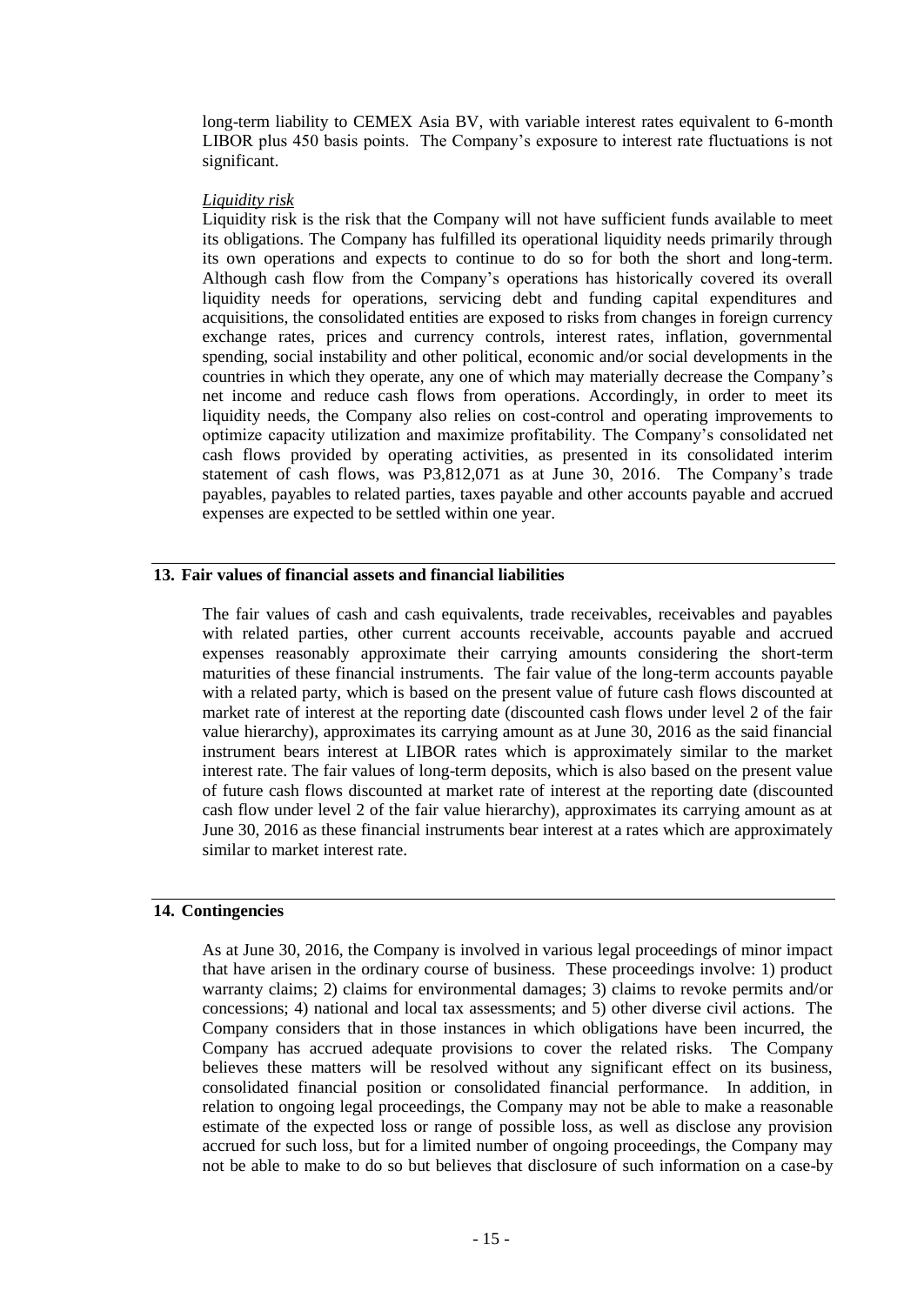case basis would seriously prejudice Company"s position in the ongoing legal proceedings or in any related settlement discussions. Accordingly, in these cases, the Company has qualitative information with respect to the nature and characteristics of the contingency, but has not disclosed the estimate of the range of potential loss.

## **15. Subsequent Events**

- a) On July 4, 2016, the Board of Directors of Solid approved the declaration of cash dividends amounting to P1.17 billion, payable to stockholders of record as of June 30, 2016 (namely, the Parent Company and its subsidiary, Sandstone Strategic Holdings,  $Inc.$ ).
- b) On July 4, 2016, the Board of Directors of APO approved the declaration of cash dividends amounting to P4.03 billion, payable to stockholders of record as of June 30, 2016 (namely, the Parent Company and its subsidiary, Triple Dime Holdings, Inc.).
- c) On July 18, 2016, the total outstanding shares of the Parent Company consisting of 5,195,395,454 common shares were listed under the Main Board of the Philippine Stock Exchange, with 2,337,927,954 shares sold to the public via an IPO.
- d) The total gross proceeds from the IPO of P25.1 billion were used to (i) pay underwriting and selling fees, commissions and expenses related to the IPO including applicable taxes; (ii) fully repay the BDO Facility; and (iii) repay amounts outstanding under the short-term loan agreement with NSH (see Note 9 and Note 10).
- e) As described in the Parent Company"s prospectus and the Pro Forma Condensed Consolidated Financial Information attached to the Prospectus, as a result of the consummation of the IPO on July 18, 2016, certain changes will be implemented:
	- With respect to the agreements entered into by subsidiaries of CEMEX with APO and SOLID, respectively, for the use of trademarks (including the "CEMEX" corporate brand) and other intangible assets, such as processes, patents, software, know-how etc, and provision of administrative and business support services (the "Pre-IPO Agreements") (see Note 9).

The Parent Company"s wholly owned subsidiary, CEMEX Asia Research AG ("CAR"), became the new licensor engaged primarily in the development, maintenance and customization of the CEMEX group IP portfolio for the Asia Region, pursuant to the assignment agreements it entered into with CEMEX Research Group AG ("CRG") and with CEMEX in 2016. Accordingly, APO and Solid"s Pre-IPO Agreements with CRG have also been assigned to CAR, as the new licensor. Consequently, APO and Solid will pay the royalties and trademark fees to CAR. While APO and Solid will continue to pay the royalty fees to CAR at the same rate of 12% of net of sales (equivalent to P1.7 billion for the six-month period ending June 30, 2016), the aggregate amount of royalties payable, on a consolidated basis, by the Company to CRG and CEMEX will not exceed 5% of the net sales of the Company. These assignment agreements are expected to generate material benefits to the Company that will be reflected in subsequent quarters.

With respect to the insurance arrangements, the Company's operating subsidiaries obtain, in the normal course of business, various insurance policies from insurer in the Philippines, which are in turn re-insured with